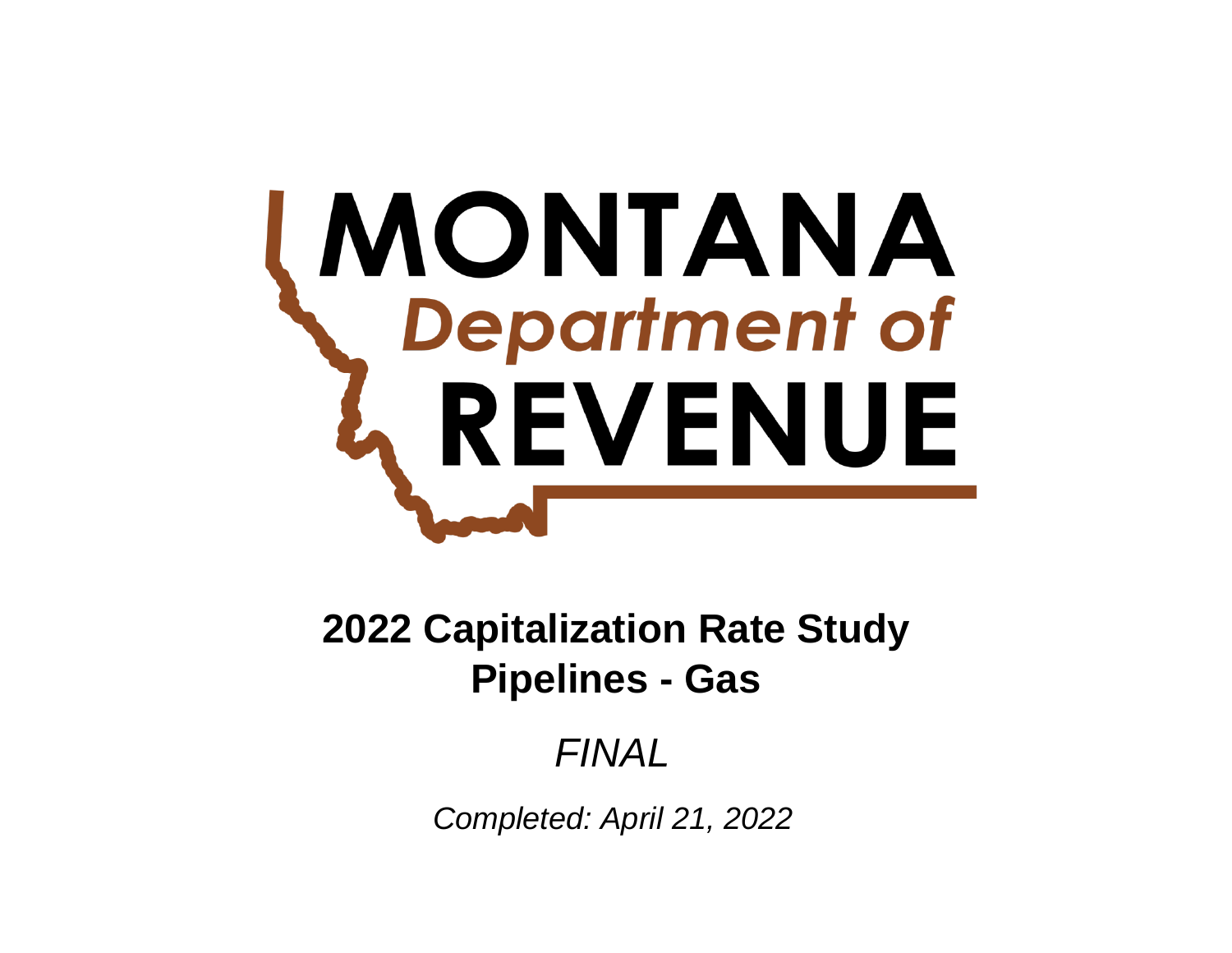# **Yield Capitalization Rate Conclusion**

**Industry: Pipelines - Gas**

**2022 Assessment Year**

| Capital Structure <sup>[1]</sup>                                       |          |            |
|------------------------------------------------------------------------|----------|------------|
| Equity                                                                 | 50.00%   |            |
| Debt                                                                   | 50.00%   |            |
| <b>Equity Cost of Capital</b>                                          |          | Weighting  |
| Capital Asset Pricing Model - Ex Post <sup>[2]</sup>                   | 12.38%   | 35%        |
| Capital Asset Pricing Model - Ex Ante [2]                              | 10.21%   | 35%        |
| 3 Stage Dividend Discount Model - Dividends <sup>[3]</sup>             | 26.70%   | 15%        |
| 3 Stage Dividend Discount Model - Earnings <sup>[3]</sup>              | 13.25%   | 15%        |
| <b>Weighted Average</b>                                                | 13.90%   | 100%       |
| Selected Cost of Equity                                                | 13.90%   |            |
|                                                                        |          |            |
| Debt Cost of Capital                                                   |          | Weighting  |
| A - Mergent's - Avg. YTM of A Rated Corporate Bonds <sup>[4]</sup>     | $3.04\%$ | 0%         |
| Baa - Mergent's - Avg. YTM of Baa Rated Corporate Bonds <sup>[4]</sup> | 3.37%    | <b>20%</b> |
| Ba - Avg of MTDOR Study, Bloomberg and Capital IQ <sup>[5]</sup>       | 5.31%    | 60%        |
| B - Avg of MTDOR Study, Bloomberg and Capital IQ <sup>[5]</sup>        | 7.81%    | 20%        |
| <b>Weighted Average</b>                                                | 5.42%    | 100%       |
| Selected Cost of Debt                                                  | 5.42%    |            |
|                                                                        |          |            |

# **Weighted Average Cost of Capital (WACC)**

| Source of             | Capital          |                        | <b>Marginal Tax</b> | <b>After-tax Cost</b> |                      |
|-----------------------|------------------|------------------------|---------------------|-----------------------|----------------------|
| <b>Capital</b>        | <b>Structure</b> | <b>Cost of Capital</b> | Rate                | of Capital            | <b>Weighted Cost</b> |
| Equity                | 50.00%           | 13.90%                 |                     | 13.90%                | 6.95%                |
| Debt                  | 50.00%           | 5.42%                  | 24.00%              | 4.12%                 | 2.06%                |
| <b>WACC</b>           | 100.00%          |                        |                     |                       | 9.01%                |
| <b>WACC (Rounded)</b> |                  |                        |                     |                       | 9.05%                |

# Notes

[1] From worksheet: Capital Structure

[2] From worksheet: Capital Asset Pricing Model Summary

[3] From worksheet: Yield Equity Summary

[4] January 2022, Mergent Bond Record

[5] Average corporate bond yields from: Montana Department of Revenue High Yield Debt Study and Kroll Capitalization Rate Study.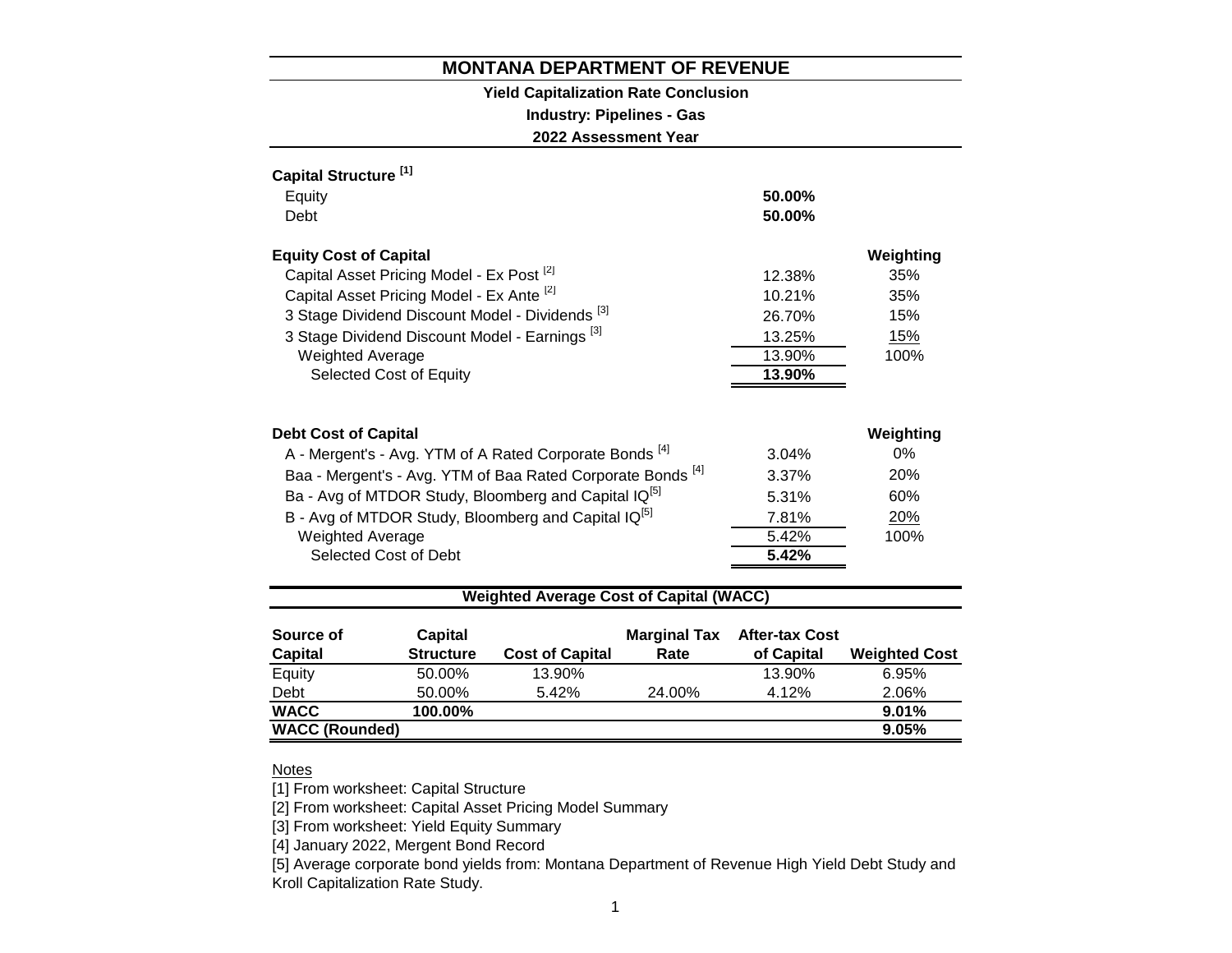# **2022 Assessment Year Industry: Pipelines - Gas Direct Capitalization Rate Conclusion**

| Capital Structure <sup>[1]</sup><br>Equity<br>Debt                         | 50.00%<br>50.00% |
|----------------------------------------------------------------------------|------------------|
| <b>Equity Capitalization Rate [2]</b><br>NOI After-tax<br><b>GCF</b>       | 9.65%<br>15.10%  |
| Debt Capitalization Rate <sup>[3]</sup><br><b>Calculated Current Yield</b> | 4.70%            |

| <b>NOI After-tax Direct Capitalization Rate</b> |                  |                       |                     |                                    |                                   |  |  |  |  |
|-------------------------------------------------|------------------|-----------------------|---------------------|------------------------------------|-----------------------------------|--|--|--|--|
| Source of                                       | <b>Capital</b>   | <b>Capitalization</b> | <b>Marginal Tax</b> | After-tax<br><b>Capitalization</b> | Weighted<br><b>Capitalization</b> |  |  |  |  |
| <b>Capital</b>                                  | <b>Structure</b> | Rate                  | Rate                | Rate                               | Rate                              |  |  |  |  |
| Equity                                          | 50.00%           | 9.65%                 |                     | 9.65%                              | 4.83%                             |  |  |  |  |
| Debt                                            | 50.00%           | 4.70%                 | 24.00%              | 3.57%                              | 1.79%                             |  |  |  |  |
| <b>Total</b>                                    | 100.00%          |                       |                     |                                    | 6.61%                             |  |  |  |  |
| <b>Total (Rounded)</b>                          |                  |                       |                     |                                    | 6.65%                             |  |  |  |  |

| <b>GCF Direct Capitalization Rate</b> |                             |                               |                             |                                            |                                           |  |  |  |
|---------------------------------------|-----------------------------|-------------------------------|-----------------------------|--------------------------------------------|-------------------------------------------|--|--|--|
| Source of<br><b>Capital</b>           | Capital<br><b>Structure</b> | <b>Capitalization</b><br>Rate | <b>Marginal Tax</b><br>Rate | After-tax<br><b>Capitalization</b><br>Rate | Weighted<br><b>Capitalization</b><br>Rate |  |  |  |
| Equity                                | 50.00%                      | 15.10%                        |                             | 15.10%                                     | 7.55%                                     |  |  |  |
| Debt                                  | 50.00%                      | 4.70%                         | 24.00%                      | 3.57%                                      | 1.79%                                     |  |  |  |
| <b>WACC</b>                           | 100.00%                     |                               |                             |                                            | 9.34%                                     |  |  |  |
| <b>Total (Rounded)</b>                |                             |                               |                             |                                            | 9.35%                                     |  |  |  |

Notes:

[1] From worksheet: Capital Structure

[2] From worksheet: Direct Equity Summary

[3] From worksheet: Calculated Current Yield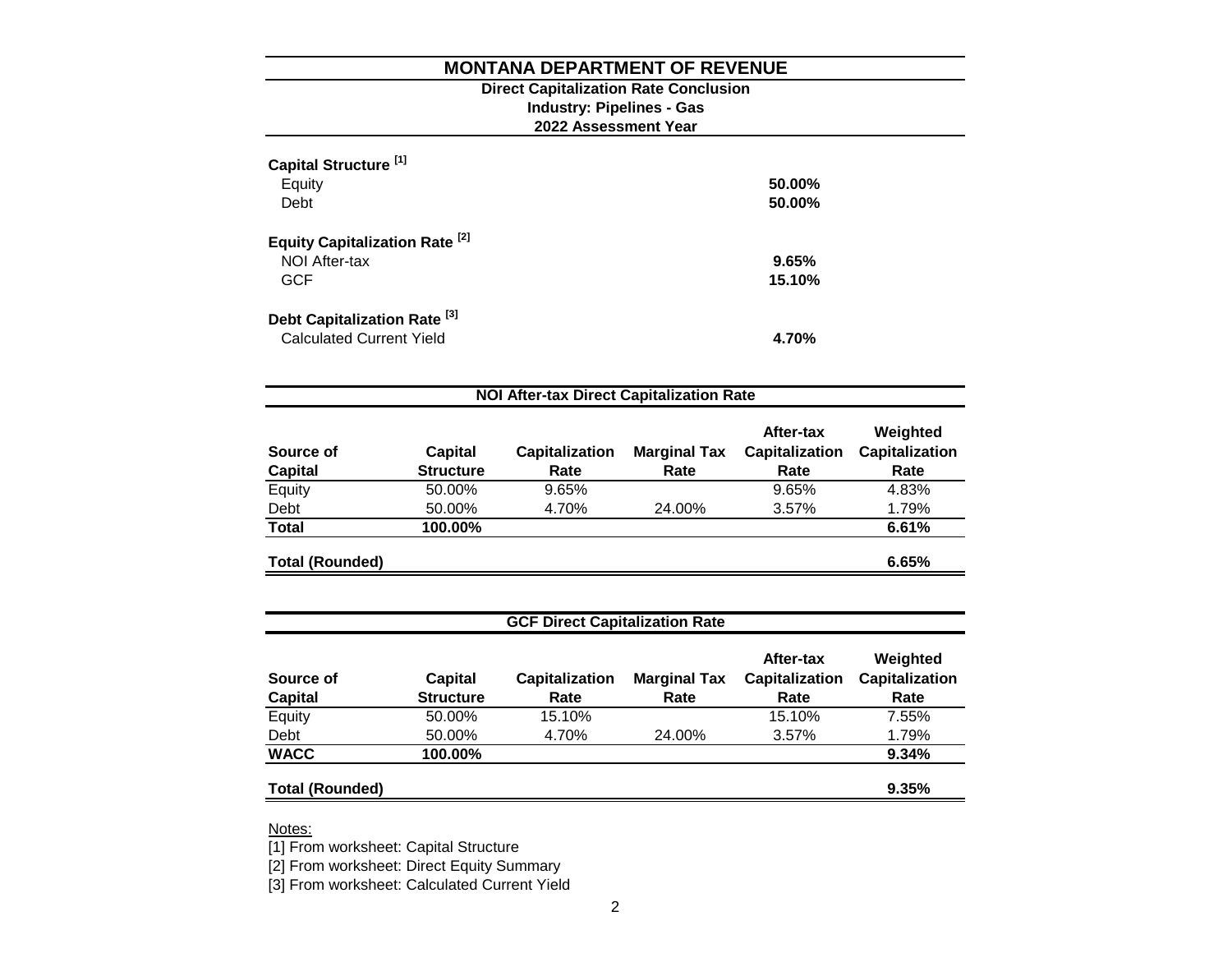#### **Selection of Guideline Companies**

**Industry: Pipelines - Gas**

#### **2022 Assessment Year**

#### **Screening Requirements:**

The universe of companies is all companies listed in Value Line under the Pipeline MLPs industry.

Companies were then selected using the following screening criteria:

- 1. Primarily engaged in the gathering, treating, processing, and/or transportation of natural gas and natural gas liquids.
- 2. Actively traded on an American exchange.
- 3. Incorporated as a limited partnership.
- 4. Primarily onshore operations.
- 5. No significant merger & acquisition activity during the year.

|               |                | <b>Actively</b> |              |                   | <b>Consider as</b> |                         |                  |             |
|---------------|----------------|-----------------|--------------|-------------------|--------------------|-------------------------|------------------|-------------|
|               | Transportation | traded on an    |              | Primarily         | <b>Potential</b>   | <b>Not Engaged</b>      | Use as           |             |
| Company       | etc. of NG &   | American        | Incorporated | Onshore           | Guideline          | in Material             | <b>Guideline</b> |             |
| <b>Ticker</b> | NGL's          | Exchange        | as LP        | <b>Operations</b> | Company            | <b>M&amp;A Activity</b> | Company          | <b>Note</b> |
| <b>BKEP</b>   | No             |                 |              |                   |                    |                         |                  |             |
| <b>BPMP</b>   | No             |                 |              |                   |                    |                         |                  |             |
| CAPL          | No             |                 |              |                   |                    |                         |                  |             |
| <b>CEQP</b>   | No             |                 |              |                   |                    | <b>No</b>               |                  |             |
| <b>CQP</b>    | No             |                 |              |                   |                    |                         |                  |             |
| <b>DCP</b>    | Yes            | Yes             | Yes          | Yes               | <b>Yes</b>         | Yes                     | Yes              |             |
| <b>DKL</b>    | No             |                 |              |                   |                    |                         |                  |             |
| <b>ENBL</b>   | Yes            | Yes             | Yes          | Yes               | <b>Yes</b>         | No                      | No               | $[1]$       |
| <b>EPD</b>    | Yes            | Yes             | Yes          | Yes               | <b>Yes</b>         | Yes                     | <b>Yes</b>       |             |
| <b>ET</b>     | <b>Yes</b>     | Yes             | Yes          | Yes               | <b>Yes</b>         | No                      | No               | $[2]$       |
| <b>GEL</b>    | No             |                 |              |                   |                    |                         |                  |             |
| <b>GLP</b>    | No             |                 |              |                   |                    |                         |                  |             |
| GPP           | No             |                 |              |                   |                    |                         |                  |             |
| <b>HEP</b>    | No             |                 |              |                   |                    |                         |                  |             |
| <b>HESM</b>   | Yes            | Yes             | Yes          | Yes               | <b>Yes</b>         | Yes                     | Yes              |             |
| <b>MMLP</b>   | Yes            | Yes             | Yes          | No                |                    |                         |                  |             |
| <b>MMP</b>    | No             |                 |              |                   |                    |                         |                  |             |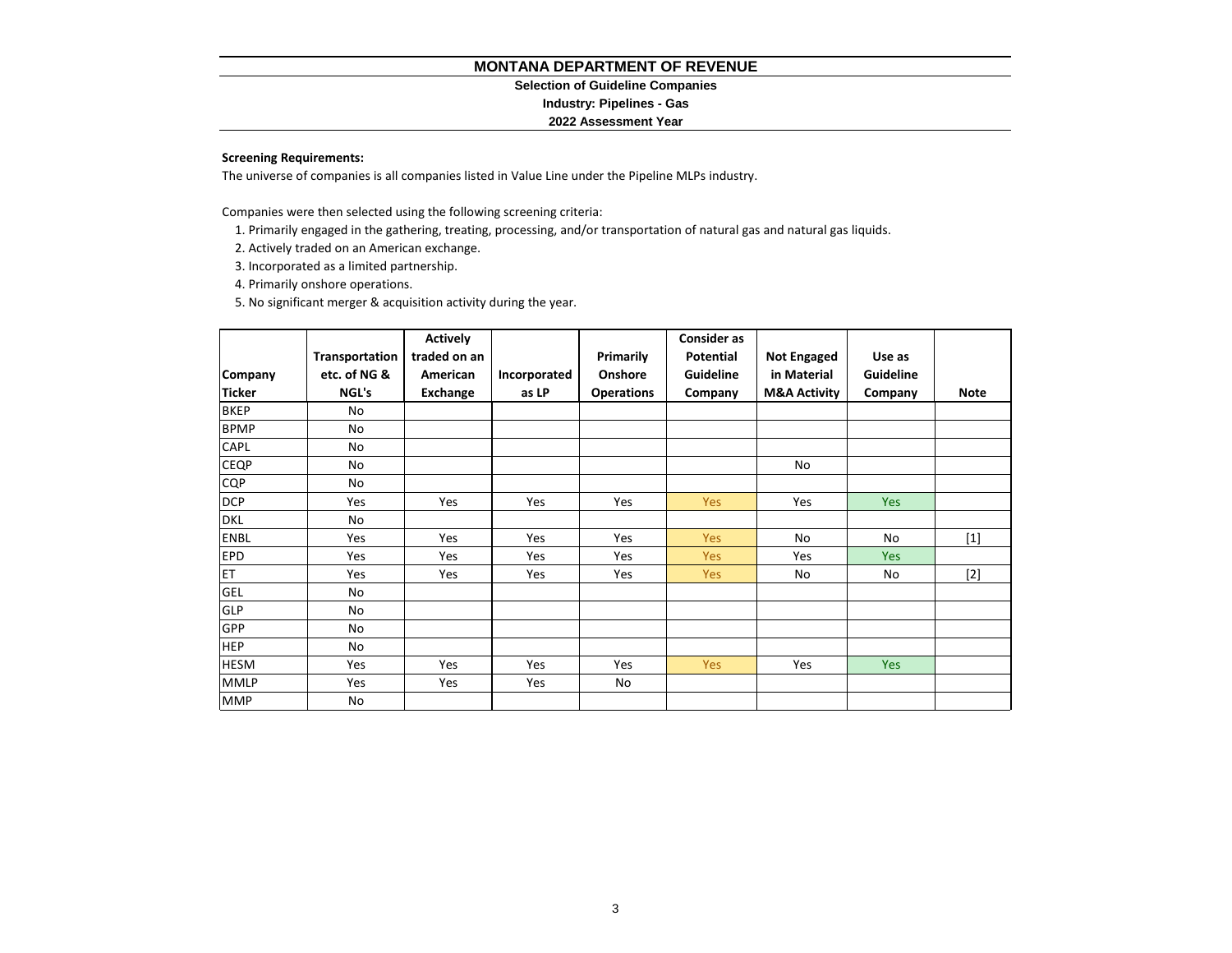#### **Selection of Guideline Companies**

**Industry: Pipelines - Gas**

#### **2022 Assessment Year**

#### **Screening Requirements:**

The universe of companies is all companies listed in Value Line under the Pipeline MLPs industry.

Companies were then selected using the following screening criteria:

- 1. Primarily engaged in the gathering, treating, processing, and/or transportation of natural gas and natural gas liquids.
- 2. Actively traded on an American exchange.
- 3. Incorporated as a limited partnership.
- 4. Primarily onshore operations.
- 5. No significant merger & acquisition activity during the year.

|               |                | <b>Actively</b> |              |                   | <b>Consider as</b> |                         |                  |             |
|---------------|----------------|-----------------|--------------|-------------------|--------------------|-------------------------|------------------|-------------|
|               | Transportation | traded on an    |              | Primarily         | <b>Potential</b>   | <b>Not Engaged</b>      | Use as           |             |
| Company       | etc. of NG &   | American        | Incorporated | Onshore           | <b>Guideline</b>   | in Material             | <b>Guideline</b> |             |
| <b>Ticker</b> | NGL's          | Exchange        | as LP        | <b>Operations</b> | Company            | <b>M&amp;A Activity</b> | Company          | <b>Note</b> |
| <b>MPLX</b>   | No             |                 |              |                   |                    |                         |                  |             |
| <b>NGL</b>    | No             |                 |              |                   |                    |                         |                  |             |
| <b>NS</b>     | No             |                 |              |                   |                    |                         |                  |             |
| <b>OMP</b>    | No             |                 |              |                   |                    | No                      |                  |             |
| PAA           | No             |                 |              |                   |                    |                         |                  |             |
| <b>PAGP</b>   | No             |                 |              |                   |                    |                         |                  |             |
| <b>PBFX</b>   | No             |                 |              |                   |                    |                         |                  |             |
| <b>PSXP</b>   | No             |                 |              |                   |                    |                         |                  |             |
| <b>RTLR</b>   | No             |                 |              |                   |                    |                         |                  |             |
| <b>SHLX</b>   | No             |                 |              |                   |                    |                         |                  |             |
| <b>SMLP</b>   | Yes            | Yes             | Yes          | Yes               | <b>Yes</b>         | <b>Yes</b>              | Yes:             |             |
| SPH           | No             |                 |              |                   |                    |                         |                  |             |
| <b>SRLP</b>   | No             |                 |              |                   |                    |                         |                  |             |
| <b>WES</b>    | Yes            | Yes             | Yes          | Yes               | <b>Yes</b>         | Yes                     | Yes              |             |

[2] ET is set to acquire ENBL [1] ENBL is set to be acquired by Energy Transfer (ET)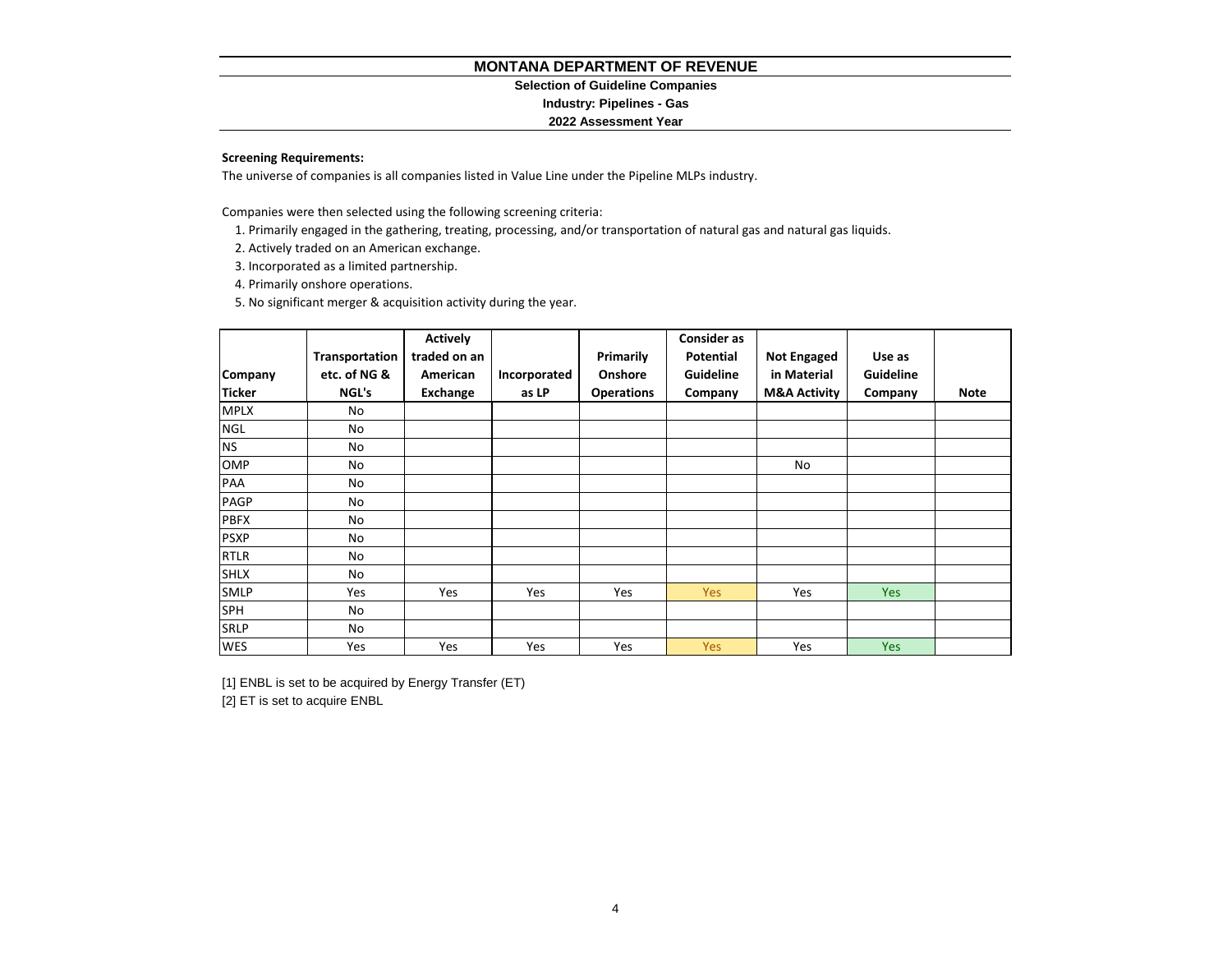#### **Support for Capital Structure Industry: Pipelines - Gas**

**2022 Assessment Year**

#### *(\$ and Shares Outstanding In Millions, Except Per Share Amounts)*

| A                    | в                                 | C               | D          | E.                   | Е                                | G            | н                   |                     |                        | ĸ                                 |          | М         | N         |
|----------------------|-----------------------------------|-----------------|------------|----------------------|----------------------------------|--------------|---------------------|---------------------|------------------------|-----------------------------------|----------|-----------|-----------|
|                      |                                   |                 |            |                      | <b>End of</b><br>Year<br>Closing | <b>MV</b>    |                     |                     |                        | Total<br>Common,<br>Preferred, LT |          |           |           |
|                      |                                   | <b>Industry</b> | Financial  | <b>Shares</b>        | <b>Stock</b>                     | Common       | <b>MV Preferred</b> | <b>MV Long Term</b> | <b>PV of Operating</b> | Debt, & Op                        |          | $\%$      | % Debt &  |
| <b>Ticker</b>        | Company                           | Group           |            | Strength Outstanding | Price                            | <b>Stock</b> | <b>Stock</b>        | Debt                | Leases                 | Leases                            | % Common | Preferred | Op Leases |
|                      |                                   | Value Line      | Value Line | $10-K$               | Yahoo                            | ExF          | $10-K$              | $10-K$              | $10-K$                 | $G+H+I+J$                         | G/K      | H/K       | (I+J)/K   |
|                      |                                   |                 |            |                      |                                  |              | Note $[1]$          | Note [2]            |                        |                                   |          |           |           |
| <b>DCP</b>           | DCP Midstream LP                  | <b>PIPEMLP</b>  | B+         | 208.37               | 27.48                            | 5,726        | 751                 | 6,095               | 119                    | 12,691                            | 45%      | 6%        | 49%       |
| <b>EPD</b>           | <b>Enterprise Products</b>        | <b>PIPEMLP</b>  | $B++$      | 2,176.38             | 21.96                            | 47,793       | 49                  | 33,480              | 108                    | 81,431                            | 59%      | 0%        | 41%       |
| <b>HESM</b>          | <b>Hess Midstream Partners LP</b> | <b>PIPEMLP</b>  | lB+        | 33.67                | 27.63                            | 930          |                     | 2,649               |                        | 3,579                             | 26%      | 0%        | 74%       |
| <b>SMLP</b>          | Summit Midstream Partners LP      | <b>PIPEMLP</b>  | C.         | 7.17                 | 22.20                            | 159          | 276                 | 1,349               |                        | 1,787                             | 9%       | 15%       | 76%       |
| WES                  | Western Midstream Part.           | <b>PIPEMLP</b>  | B          | 402.99               | 22.27                            | 8,975        | $\Omega$            | 7,794               | 46                     | 16,814                            | 53%      | 0%        | 47%       |
| <b>All Companies</b> |                                   |                 |            |                      |                                  | 63,584       | 1,076               | 51,366              | 277                    | 116,302                           | 55%      | 1%        | 44%       |
| Average              |                                   |                 |            |                      |                                  |              |                     |                     |                        |                                   | 38%      | 4%        | 57%       |
| Median               |                                   |                 |            |                      |                                  |              |                     |                     |                        |                                   | 45%      | 0%        | 49%       |
|                      | <b>Trimmed Average</b>            |                 |            |                      |                                  |              |                     |                     |                        |                                   | 41%      | 2%        | 57%       |
| High                 |                                   |                 |            |                      |                                  |              |                     |                     |                        |                                   | 59%      | 15%       | 76%       |
| Low                  |                                   |                 |            |                      |                                  |              |                     |                     |                        |                                   | 9%       | 0%        | 41%       |
| Selected             |                                   |                 |            |                      |                                  |              |                     |                     |                        |                                   | 50%      |           | 50%       |
| Notes:               |                                   |                 |            |                      |                                  |              |                     |                     |                        |                                   |          | Median    |           |

| [1] Market value of preferred stock assumed to equal book value          | Current Year   | 45% | 0% | 49% |  |
|--------------------------------------------------------------------------|----------------|-----|----|-----|--|
| [2] Market value of debt is fair value of long term debt from 10-K notes | Prior Year     | 34% | 0% | 61% |  |
|                                                                          | 2 Years Prior  | 48% | 2% | 45% |  |
| MCA 15-1-210, rationale for changes to guideline companies:              | 3 Year Average | 42% | 1% | 52% |  |
|                                                                          |                |     |    |     |  |

2022 - Removed ENBL, ET for M&A activity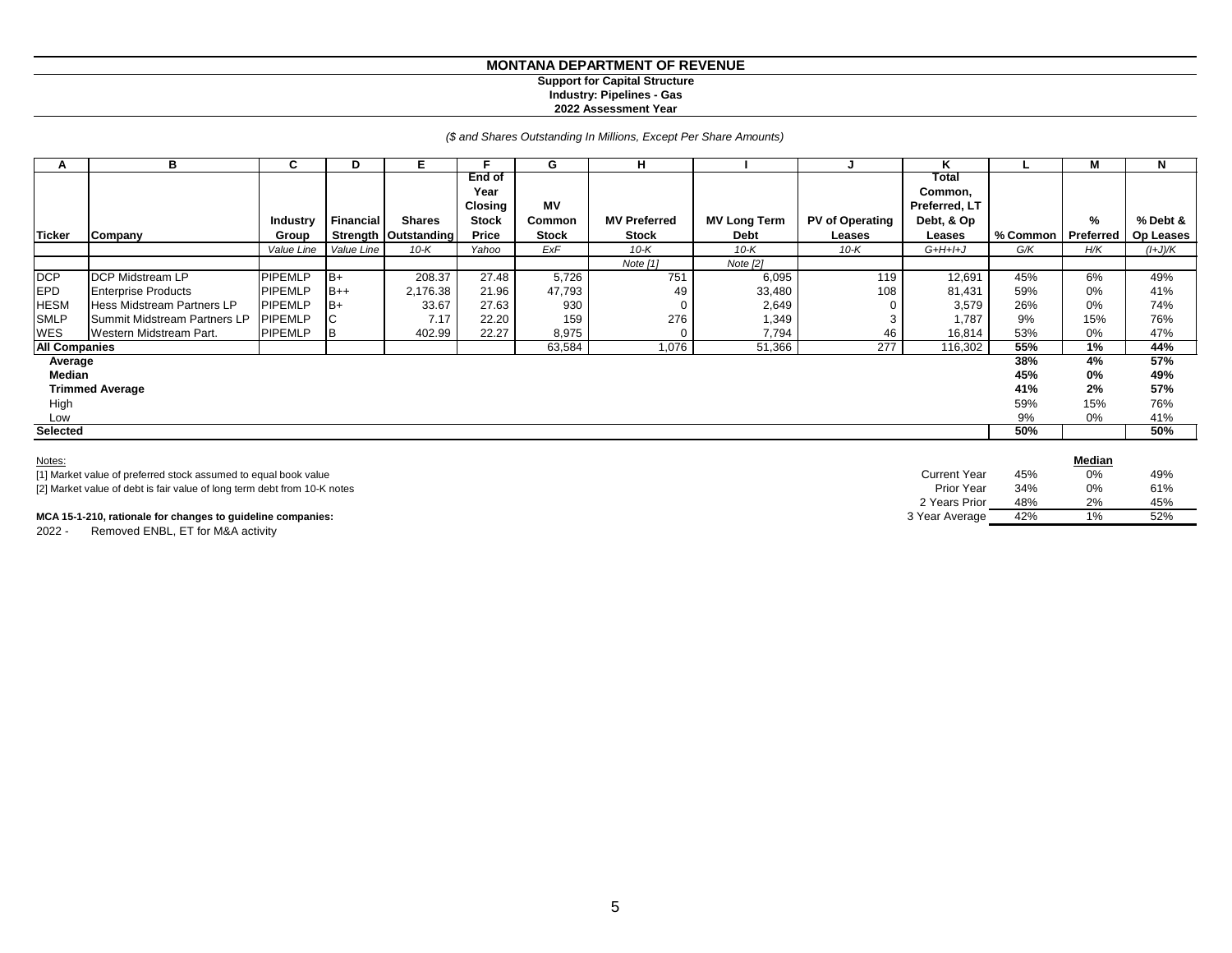#### **MONTANA DEPARTMENT OF REVENUE Industry: Pipelines - Gas Capital Asset Pricing Model (CAPM)**

# **2022 Assessment Year**

### *k e = R <sup>f</sup> + β x ERP*

|           |                                   | Ex Post | Ex Ante |
|-----------|-----------------------------------|---------|---------|
| $k_{e}$   | Cost of Equity                    | 12.38%  | 10.21%  |
| $R_f =$   | <b>Risk Free Rate</b>             | 1.94%   | 1.94%   |
| $\beta =$ | Beta                              | 1.40    | 1.40    |
| $ERP =$   | Equity Risk Premium $(R_m - R_i)$ | 7.46%   | 5.91%   |
| $R_m =$   | Market Rate of Return             | 9.40%   | 7.85%   |

#### **Risk Free Rate Measures (R<sup>f</sup> ):**

| The Value Line Investment Survey: Selection & Opinion <sup>[1]</sup><br>January 7, 2022 Page 2089 |       |
|---------------------------------------------------------------------------------------------------|-------|
| Selected Yields on Taxable U.S. Treasury Securities as of 12/27/21                                |       |
| 10-year                                                                                           | 1.48% |
| 30-year                                                                                           | 1.88% |
| Federal Reserve Statistical Release <sup>[2]</sup>                                                |       |
| U.S. government securities, Treasury constant maturities, Nominal, December 31, 2021              |       |
| 10-year                                                                                           | 1.52% |
| 20-year                                                                                           | 1.94% |
| 30-year                                                                                           | 1.90% |
| <b>Risk Free Rate Selected</b>                                                                    | 1.94% |
| Notes                                                                                             |       |
| [1] "Value Line Selection & Opinion", Value Line (January 7, 2022)                                |       |
| [2] https://www.federalreserve.gov/datadownload/Choose.aspx?rel=H.15                              |       |
| Ex Post - Equity Risk Premium Measures (ERP = Rm - Rf)                                            |       |
| Duff & Phelps, 2022 Cost of Capital Navigator                                                     |       |

| <b>Dan &amp; Filopo, Lolle Occi or Oaphart Ravigator</b> |                 | $E_{\rm m}$ | $R_{f}$ | <u>ERP</u> |
|----------------------------------------------------------|-----------------|-------------|---------|------------|
| ERP "Historical" - Ex Post                               | Arithmetic Avg. | 9.40%       | 1.94%   | 7.46%      |
| ERP "Supply-side" - Ex Post                              | Arithmetic Avg. | 8.16%       | 1.94%   | 6.22%      |
| <b>Ex Post Equity Risk Premium Selected</b>              |                 | 9.40%       | 1.94%   | 7.46%      |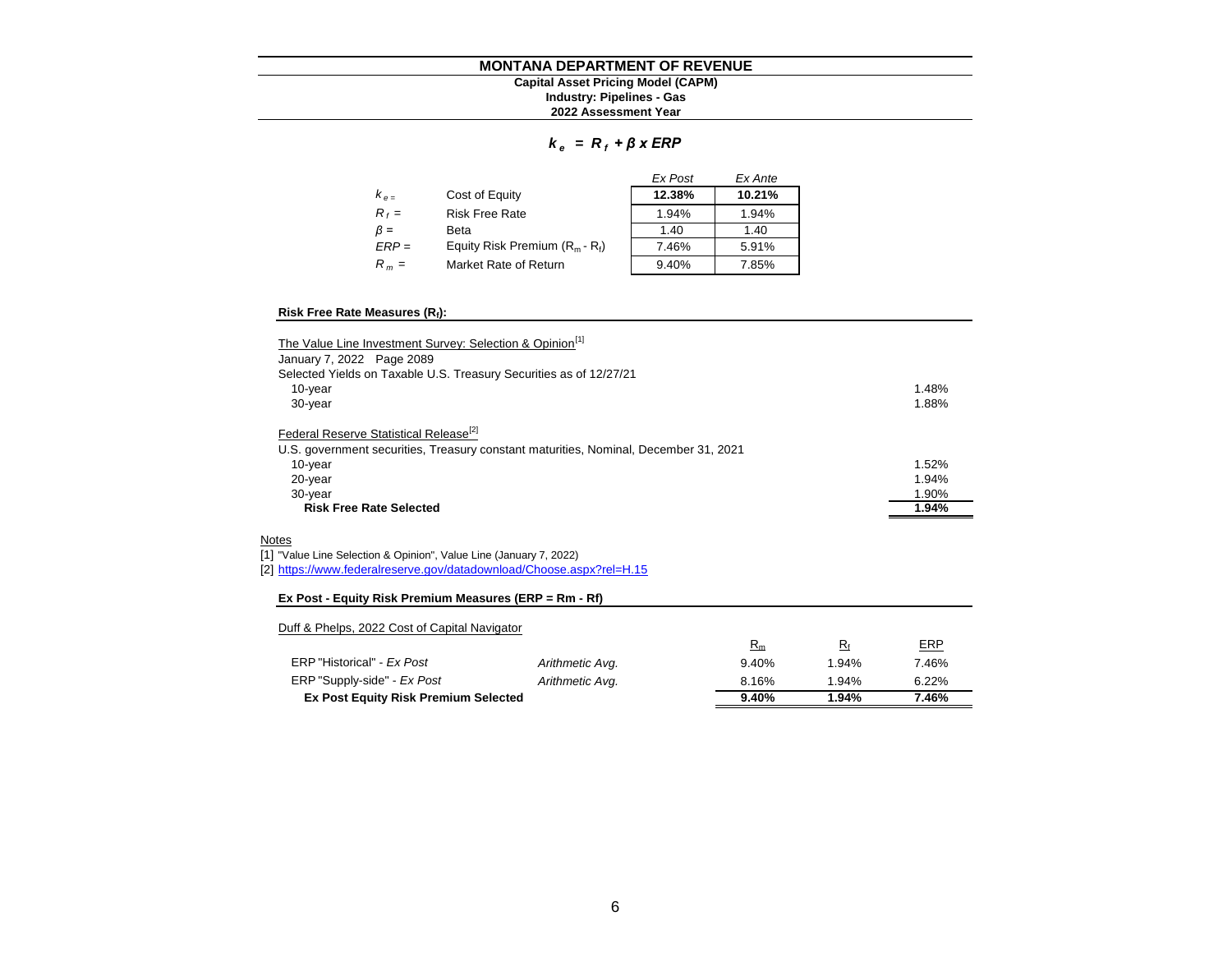#### **Industry: Pipelines - Gas Capital Asset Pricing Model (CAPM)**

#### **2022 Assessment Year**

# *k e = R <sup>f</sup> + β x ERP*

| Ex Ante - Equity Risk Premium Measures (ERP = Rm - Rf) |  |
|--------------------------------------------------------|--|
|--------------------------------------------------------|--|

| DOR 3 Stage Dividend Growth Model, S & P 500, See Exhibit |       |             |       |
|-----------------------------------------------------------|-------|-------------|-------|
|                                                           | $R_m$ | $R_{\rm f}$ | ERP   |
| ERP - Ex Ante                                             | 8.05% | 1.94%       | 6.11% |
| Duff & Phelps, 2022 Cost of Capital Navigator             |       |             |       |
|                                                           | $R_m$ | $R_{\rm f}$ | ERP   |
| ERP "Conditional" - Ex Ante                               | 8.00% | 2.50%       | 5.50% |
| Damodaran Implied ERP (Jan 5, 2022)                       |       |             |       |
|                                                           | $R_m$ | $R_{\rm f}$ | ERP   |
| Implied Premium (FCFE) - Ex Ante                          | 5.76% | 1.52%       | 4.24% |
| Implied Premium (FCFE with sustainable payout) - Ex Ante  | 6.42% | 1.52%       | 4.90% |
|                                                           | $R_m$ | $R_{\rm f}$ | ERP   |
| Average                                                   | 7.06% |             | 5.19% |
| Median                                                    | 7.21% |             | 5.20% |
| High                                                      | 8.05% |             | 6.11% |
| Low                                                       | 5.76% |             | 4.24% |
| <b>Equity Risk Premium Selected</b>                       | 7.85% | 1.94%       | 5.91% |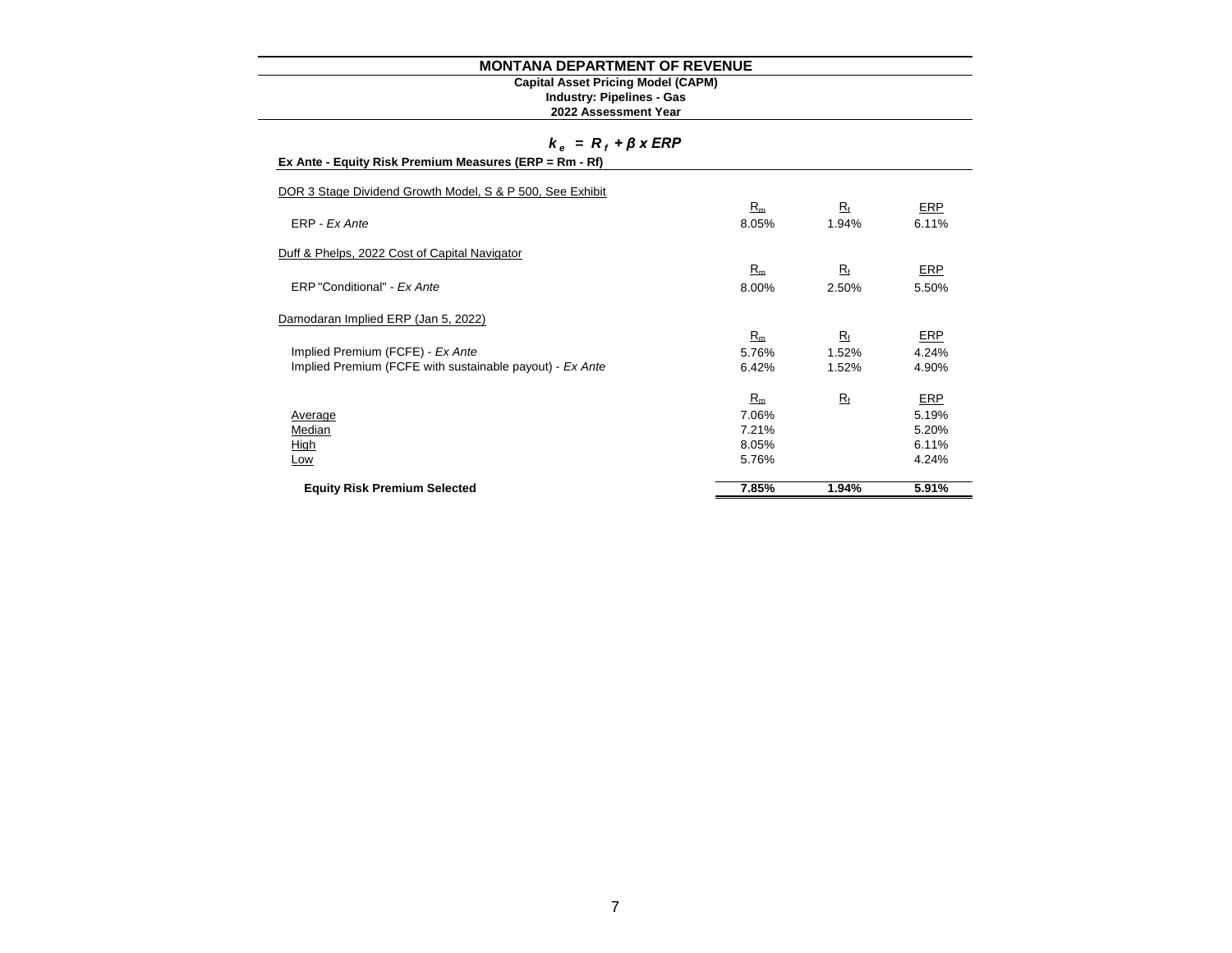**2022 Assessment Year Industry: Pipelines - Gas Support for Beta Selection in CAPM**

| A                      | в                            | C               | D                | Е           |
|------------------------|------------------------------|-----------------|------------------|-------------|
|                        |                              | <b>Industry</b> | <b>Financial</b> |             |
| Ticker                 | Company                      | Group           | <b>Strength</b>  | <b>Beta</b> |
|                        |                              | Value Line      | Value Line       | Value Line  |
| <b>DCP</b>             | DCP Midstream LP             | <b>PIPEMLP</b>  | B+               | 1.60        |
| EPD                    | <b>Enterprise Products</b>   | <b>PIPEMLP</b>  | $B++$            | 1.10        |
| <b>HESM</b>            | Hess Midstream Partners LP   | <b>PIPEMLP</b>  | $B+$             | 1.10        |
| <b>SMLP</b>            | Summit Midstream Partners LP | <b>PIPEMLP</b>  | C                | 1.80        |
| <b>WES</b>             | Western Midstream Part.      | <b>PIPEMLP</b>  | Β                | 1.40        |
| Average                |                              |                 |                  | 1.40        |
| <b>Median</b>          |                              |                 |                  | 1.40        |
| <b>Trimmed Average</b> |                              |                 |                  | 1.37        |
| High                   |                              |                 |                  | 1.80        |
| Low                    |                              |                 |                  | 1.10        |
| <b>Selected</b>        |                              |                 |                  | 1.40        |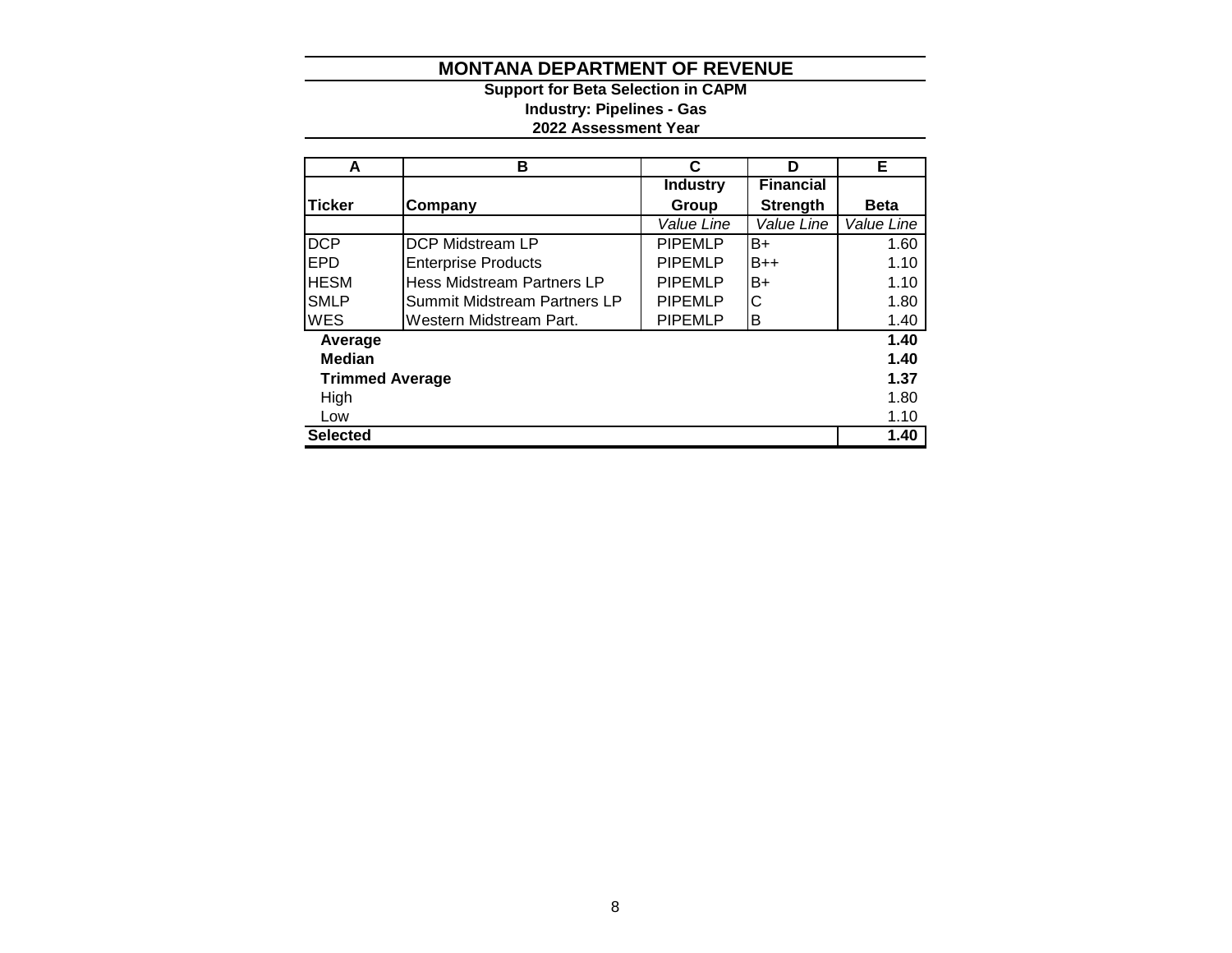# **Inflation & Real Growth Industry: Pipelines - Gas**

#### **2022 Assessment Year**

|                                                   |                    |                             |                          |       | <b>Nominal Growth</b> |
|---------------------------------------------------|--------------------|-----------------------------|--------------------------|-------|-----------------------|
| А                                                 | в                  | C                           | D                        | Е     | F                     |
| <b>Source Description</b>                         | Inflation<br>(CPI) | <b>Real Growth</b><br>(GDP) | <b>Nominal</b><br>Growth | Low   | High                  |
| Livingston Survey <sup>[1]</sup>                  | 2.44%              | 2.21%                       | 4.65%                    |       |                       |
| Survey of Professional Forecasters <sup>[2]</sup> | 2.49%              | 2.25%                       | 4.74%                    |       |                       |
| Congressional Budget Office <sup>[3]</sup>        |                    |                             |                          |       |                       |
| Average                                           | 2.47%              | 2.23%                       | 4.70%                    |       |                       |
| Median                                            | 2.47%              | 2.23%                       | 4.70%                    |       |                       |
| High                                              | 2.49%              | 2.25%                       | 4.74%                    |       |                       |
| Low                                               | 2.44%              | 2.21%                       | 4.65%                    |       |                       |
| <b>Selected</b>                                   | 2.45%              | 2.25%                       | 4.70%                    | 4.65% | 4.74%                 |

| <b>Inflationary Trend Factors</b> |                  |                                                     |                                             |                                   |                                                     |                                              |
|-----------------------------------|------------------|-----------------------------------------------------|---------------------------------------------|-----------------------------------|-----------------------------------------------------|----------------------------------------------|
| Year                              | Dec. CPI-U Index | Percent<br>Change<br><b>From</b><br><b>Previous</b> | Dec. to Dec.<br>Conversion<br><b>Factor</b> | Annual Avg.<br><b>CPI-U Index</b> | Percent<br>Change<br><b>From</b><br><b>Previous</b> | Annual<br><b>Conversion</b><br><b>Factor</b> |
|                                   | Note [5]         | Note [6]                                            | <b>Note [7]</b>                             | Note [5]                          | Note [6]                                            | Note [7]                                     |
| 2011                              | 225.672          | 2.9%                                                | 1.2354                                      | 224.939                           | 3.1%                                                | 1.2046                                       |
| 2012                              | 229.601          | 1.7%                                                | 1.2143                                      | 229.594                           | 2.0%                                                | 1.1802                                       |
| 2013                              | 233.049          | 1.5%                                                | 1.1963                                      | 232.957                           | 1.4%                                                | 1.1632                                       |
| 2014                              | 234.812          | 0.8%                                                | 1.1873                                      | 236.736                           | 1.6%                                                | 1.1446                                       |
| 2015                              | 236.525          | 0.7%                                                | 1.1787                                      | 237.017                           | 0.1%                                                | 1.1433                                       |
| 2016                              | 241.432          | 2.0%                                                | 1.1548                                      | 240.007                           | 1.2%                                                | 1.1290                                       |
| 2017                              | 246.524          | 2.1%                                                | 1.1309                                      | 245.120                           | 2.1%                                                | 1.1055                                       |
| 2018                              | 251.233          | 1.9%                                                | 1.1097                                      | 251.107                           | 2.4%                                                | 1.0791                                       |
| 2019                              | 256.974          | 2.2%                                                | 1.0849                                      | 255.657                           | 1.8%                                                | 1.0599                                       |
| 2020                              | 260.474          | 1.3%                                                | 1.0704                                      | 258.811                           | 1.2%                                                | 1.0470                                       |
| 2021                              | 278.802          | 6.6%                                                | 1.0000                                      | 270.970                           | 4.5%                                                | 1.0000                                       |

#### **Notes**

[1] Federal Reserve Bank of Philadelphia The Livingston Survey December 17, 2021 Table 3 Inflation Rate and Real GDP mean

<https://www.philadelphiafed.org/research-and-data/real-time-center/livingston-survey>

[2] Federal Reserve Bank of Philadelphia Survey of Professional Forecasters February 11, 2022 Table 8 and Table 9 Average over next 10-Year mean

<https://www.philadelphiafed.org/surveys-and-data/real-time-data-research/survey-of-professional-forecasters> [3] Not available at study date

<https://www.cbo.gov/about/products/budget-economic-data#4>

[5] Historical Consumer Price Index for All Urban Consumers (CPI-U): U.S. city average, all items, index averages (1982-84=100, unless otherwise noted)

<https://www.bls.gov/cpi/tables/supplemental-files/historical-cpi-u-202001.pdf>

[6] (Row year - Previous Year) / Row Year

[7] Most current year / Row year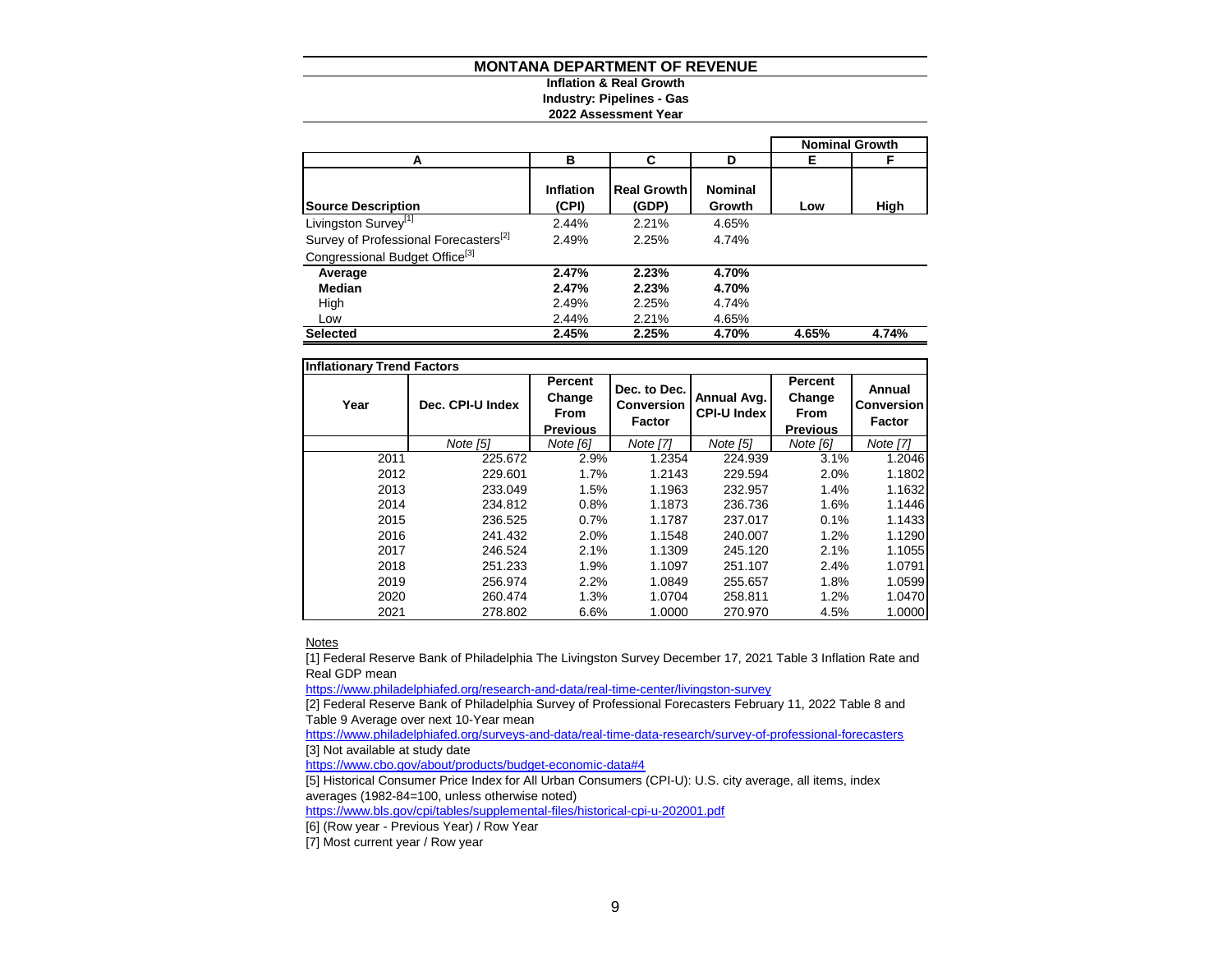# **3 Stage Dividend Discount Model (DDM)**

**Industry: Pipelines - Gas**

**2022 Assessment Year**

**ke = (D<sup>1</sup> / P<sup>0</sup> ) + g**

**ke =** Cost of Equity

**D1 =** Expected Dividend

**P0 =** Current Price Per Share

**g =** Sustainable Long-Term Growth

| A               | В                            | C.                    | D             | Е.                     | F                          | G                          | н                             |                       |
|-----------------|------------------------------|-----------------------|---------------|------------------------|----------------------------|----------------------------|-------------------------------|-----------------------|
|                 |                              | 2021                  | 2022 Est      |                        | <b>Sustainable</b>         | <b>Sustainable</b>         | <b>Cost of Equity</b>         | <b>Cost of Equity</b> |
|                 |                              | <b>Year End Stock</b> | Div'ds Decl'd | <b>Expected Equity</b> | Long-Term                  | Long-Term                  | <b>Dividend</b>               | <b>Earnings</b>       |
| <b>Ticker</b>   | Company                      | <b>Price</b>          | per sh        | <b>Payout Yield</b>    | Growth Rate <sup>[1]</sup> | Growth Rate <sup>[1]</sup> | Growth                        | Growth                |
|                 |                              | Yahoo                 | Value Line    | D/C                    | <b>Dividends</b>           | Earnings                   | $E+F$                         | $E+G$                 |
|                 |                              | $P_{0}$               | $D_{1}$       | $D_1/P_0$              | g                          | g                          | $k_{\scriptscriptstyle\rm B}$ | $k_{\rm e}$           |
| <b>DCP</b>      | <b>DCP Midstream LP</b>      | 27.48                 | 1.75          | 6.37%                  | 20.39%                     | 8.25%                      | 26.75%                        | 14.62%                |
| EPD             | <b>Enterprise Products</b>   | 21.96                 | 1.86          | 8.47%                  | 14.00%                     | 8.50%                      | 22.47%                        | 16.97%                |
| <b>HESM</b>     | Hess Midstream Partners LP   | 27.63                 | 0.00          | 0.00%                  |                            |                            |                               |                       |
| <b>SMLP</b>     | Summit Midstream Partners LP | 22.20                 | 0.00          | 0.00%                  |                            |                            |                               |                       |
| <b>WES</b>      | Western Midstream Part.      | 22.27                 | 34. ا         | 6.02%                  | 24.82%                     | 2.09%                      | 30.84%                        | 8.11%                 |
| Average         |                              |                       |               |                        |                            |                            | 26.69%                        | 13.23%                |
| <b>Median</b>   |                              |                       |               |                        |                            |                            | 26.75%                        | 14.62%                |
|                 | <b>Trimmed Average</b>       |                       |               |                        |                            |                            | 26.75%                        | 14.62%                |
| High            |                              |                       |               |                        |                            |                            | 30.84%                        | 16.97%                |
| Low             |                              |                       |               |                        |                            |                            | 22.47%                        | 8.11%                 |
| <b>Selected</b> |                              |                       |               |                        |                            |                            | 26.70%                        | 13.25%                |

Notes:

[1] From worksheet: DDM Sustainable Long-Term Growth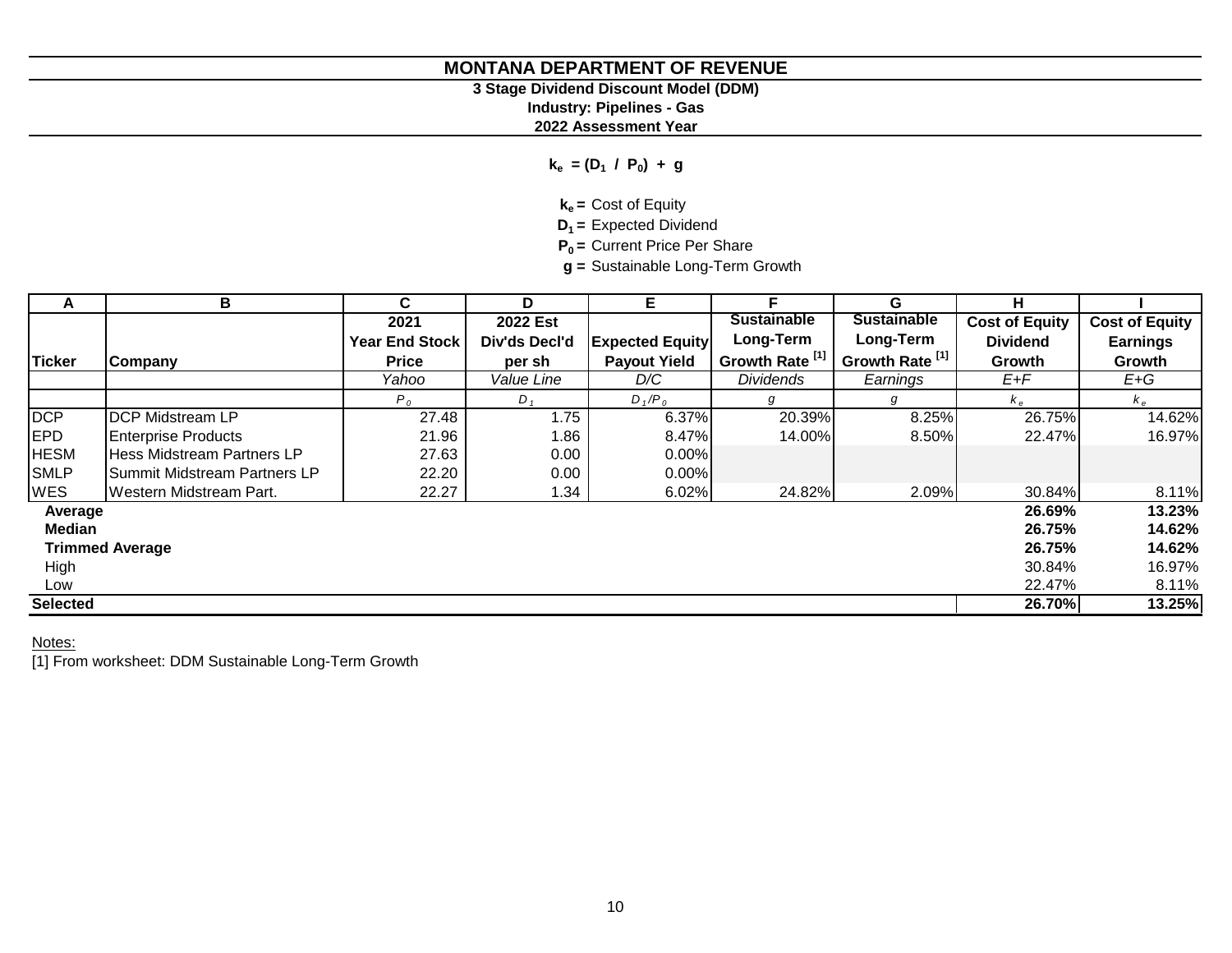# **Support for DDM - Short Term Growth Rate Calculations Industry: Pipelines - Gas 2022 Assessment Year**

|               |                              |                      |               |                 |               | G                  |
|---------------|------------------------------|----------------------|---------------|-----------------|---------------|--------------------|
|               |                              | <b>End of Year</b>   | Div'ds Decl'd | <b>Expected</b> | Div'ds Decl'd |                    |
|               |                              | <b>Closing Stock</b> | per sh        | <b>Dividend</b> | per sh        | <b>Short-Term</b>  |
| <b>Ticker</b> | Company                      | <b>Price</b>         | 2022 Est      | Yield           | 2024-2026 Est | <b>Growth Rate</b> |
|               |                              | Yahoo                | Value Line    | D/C             | Value Line    | Note $[1]$         |
| DCP           | <b>DCP Midstream LP</b>      | 27.48                | 1.56          | 5.68%           | 3.10          | 25.72%             |
| <b>IEPD</b>   | <b>Enterprise Products</b>   | 21.96                | 1.84          | 8.38%           | 2.90          | 16.38%             |
| <b>HESM</b>   | Hess Midstream Partners LP   | 27.63                | 0.00          | $0.00\%$        | 0.00          |                    |
| <b>SMLP</b>   | Summit Midstream Partners LP | 22.20                | 0.00          | $0.00\%$        | 0.00          |                    |
| <b>WES</b>    | Western Midstream Part.      | 22.27                | 1.34          | 6.02%           | 3.00          | 30.82%             |

|             | в                                 |                          |                     |                    |
|-------------|-----------------------------------|--------------------------|---------------------|--------------------|
|             |                                   | <b>Earnings per</b>      | <b>Earnings per</b> |                    |
|             |                                   | share                    | share               | <b>Short-Term</b>  |
| Ticker      | Company                           | 2022 Est                 | 2024-2026 Est       | <b>Growth Rate</b> |
|             |                                   | <i><b>Value Line</b></i> | Value Line          | Note $[1]$         |
| DCP         | <b>DCP Midstream LP</b>           | 2.25                     | 3.00                | 10.06%             |
| <b>EPD</b>  | <b>Enterprise Products</b>        | 2.20                     | 2.90                | 9.65%              |
| <b>HESM</b> | <b>Hess Midstream Partners LP</b> | 1.84                     | 2.26                | 7.09%              |
| <b>SMLP</b> | Summit Midstream Partners LP      | 0.00                     | 0.00                |                    |
| <b>WES</b>  | Western Midstream Part.           | 2.70                     | 3.50                | 9.04%              |

Notes:

[1] 4 year compound annual growth rate (CAGR) - 3 periods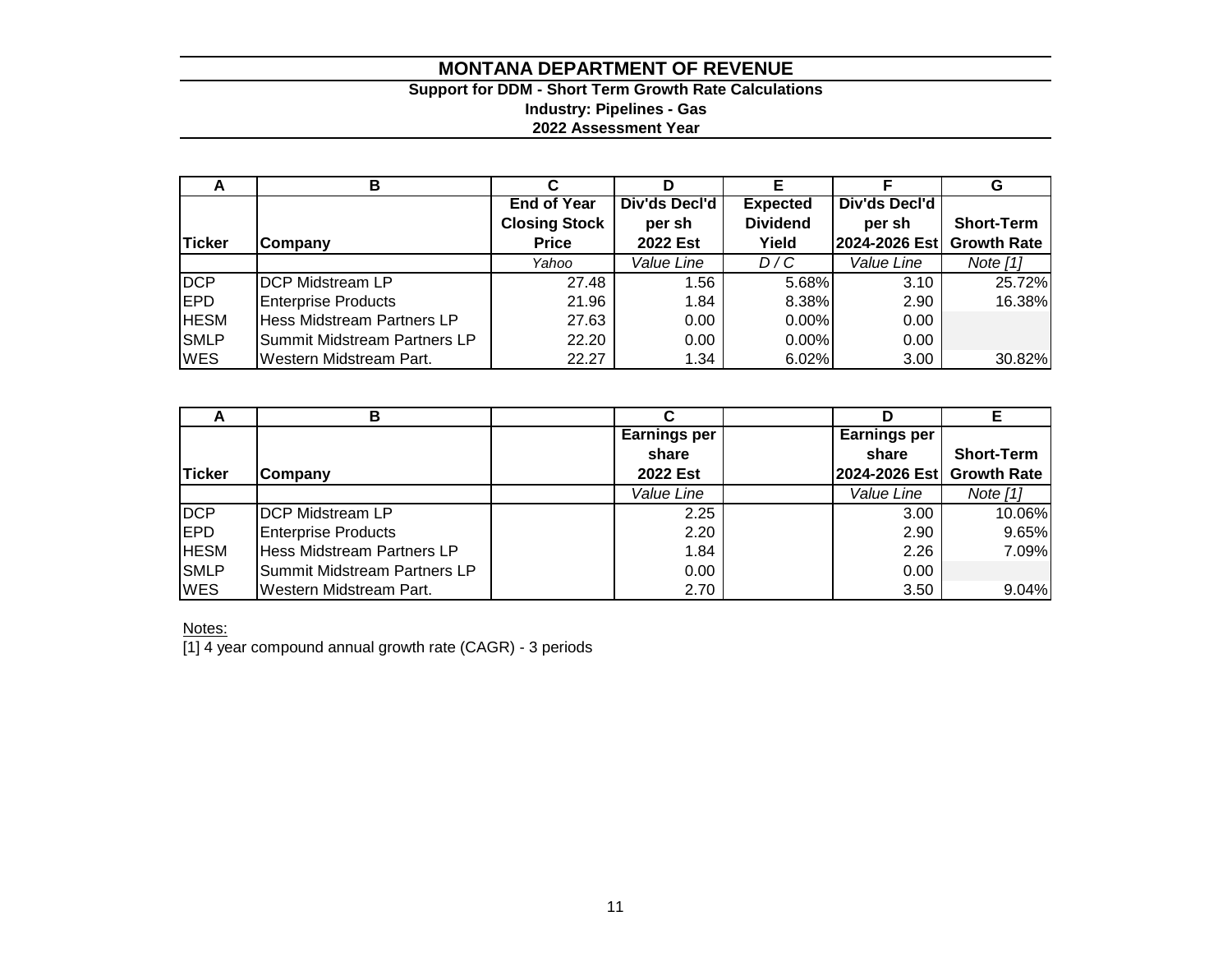## **Support for DDM - Sustainable Long Term Growth**

**Industry: Pipelines - Gas**

**2022 Assessment Year**

|             | Dividend Growth Rate                |                                                                                           |            |                                                                                     |           |                               |                                                                         |                              | Stage 1 |                |       |       |       |
|-------------|-------------------------------------|-------------------------------------------------------------------------------------------|------------|-------------------------------------------------------------------------------------|-----------|-------------------------------|-------------------------------------------------------------------------|------------------------------|---------|----------------|-------|-------|-------|
| Ticker      | Company                             | Expected<br><b>Dividend</b><br><b>Year End</b><br><b>Stock</b><br>Growth<br>Price<br>Rate |            | <b>Short-Term</b><br>Expected<br>Long-Term   Expected<br>Dividend<br>Growth<br>Rate |           | Internal<br>Rate of<br>Return | Implied<br><b>Sustainable</b><br>Long-Term<br><b>Growth Rate</b><br>(g) | <b>Initial</b><br>Investment | D,      | D <sub>2</sub> | $D_3$ | $D_4$ | $D_5$ |
|             |                                     | Yahoo                                                                                     | Note $[1]$ | Note [2]                                                                            | $D_1/P_0$ | $D_1:D_{500}$                 | $Ke = IRR$ of $g = IRR - Div.$<br>Yield                                 |                              |         |                |       |       |       |
| <b>DCP</b>  | <b>IDCP Midstream LP</b>            | 27.48                                                                                     | 25.72%     | 4.70%                                                                               | 5.68%     | 26.06%                        | 20.39%                                                                  | (27.48)                      | .56     | 1.96           | 2.47  | 3.10  | 3.90  |
| <b>EPD</b>  | <b>Enterprise Products</b>          | 21.96                                                                                     | 16.38%     | 4.70%                                                                               | 8.38%     | 22.38%                        | 14.00%                                                                  | (21.96)                      | 1.84    | 2.14           | 2.49  | 2.90  | 3.37  |
| <b>HESM</b> | <b>Hess Midstream Partners LP</b>   | 27.63                                                                                     | $0.00\%$   | 4.70%                                                                               | $0.00\%$  |                               |                                                                         | (27.63)                      | 0.00    | 0.00           | 0.00  | 0.00  | 0.00  |
| <b>SMLP</b> | <b>Summit Midstream Partners LP</b> | 22.20                                                                                     | $0.00\%$   | 4.70%                                                                               | $0.00\%$  |                               |                                                                         | (22.20)                      | 0.00    | 0.00           | 0.00  | 0.00  | 0.00  |
| <b>WES</b>  | Western Midstream Part.             | 22.27                                                                                     | 30.82%     | 4.70%                                                                               | 6.02%     | 30.84%                        | 24.82%                                                                  | (22.27)                      | 1.34    | 1.75           | 2.29  | 3.00  | 3.92  |

|             | <b>Earnings Growth Rate</b>         |                                                                                                                       |            |                                                  |                          |                               |                                                                         |                              | Stage 1 |                |       |       |       |
|-------------|-------------------------------------|-----------------------------------------------------------------------------------------------------------------------|------------|--------------------------------------------------|--------------------------|-------------------------------|-------------------------------------------------------------------------|------------------------------|---------|----------------|-------|-------|-------|
| Ticker      | Company                             | <b>Expected</b><br><b>Short-Term</b><br><b>Earnings</b><br>Year End<br><b>Stock</b><br>Growth<br><b>Price</b><br>Rate |            | Expected<br>Long-Term Expected<br>Growth<br>Rate | <b>Dividend</b><br>Yield | Internal<br>Rate of<br>Return | Implied<br><b>Sustainable</b><br>Long-Term<br><b>Growth Rate</b><br>(g) | <b>Initial</b><br>Investment | D,      | D <sub>2</sub> | $D_3$ | $D_4$ | $D_5$ |
|             |                                     | Yahoo                                                                                                                 | Note $[1]$ | Note [2]                                         | $D_1/P_0$                | $D_1:D_{500}$                 | $Ke = IRR$ of $g = IRR - Div.$<br>Yield                                 |                              |         |                |       |       |       |
| <b>DCP</b>  | <b>IDCP Midstream LP</b>            | 27.48                                                                                                                 | 10.06%     | 4.70%                                            | 5.68%                    | 13.93%                        | 8.25%                                                                   | (27.48)                      | 1.56    | 1.72           | 1.89  | 2.08  | 2.29  |
| <b>EPD</b>  | <b>Enterprise Products</b>          | 21.96                                                                                                                 | 9.65%      | 4.70%                                            | 8.38%                    | 16.88%                        | 8.50%                                                                   | (21.96)                      | 1.84    | 2.02           | 2.21  | 2.43  | 2.66  |
| <b>HESM</b> | Hess Midstream Partners LP          | 27.63                                                                                                                 | $0.00\%$   | 4.70%                                            | $0.00\%$                 |                               |                                                                         | (27.63)                      | 0.00    | 0.00           | 0.00  | 0.00  | 0.00  |
| <b>SMLP</b> | <b>Summit Midstream Partners LP</b> | 22.20                                                                                                                 | 9.04%      | 4.70%                                            | 0.00%                    |                               |                                                                         | (22.20)                      | 0.00    | 0.00           | 0.00  | 0.00  | 0.00  |
| <b>WES</b>  | Western Midstream Part.             | 22.27                                                                                                                 | $0.00\%$   | 4.70%                                            | 6.02%                    | 8.11%                         | 2.09%                                                                   | (22.27)                      | 1.34    | 1.34           | 1.34  | 1.34  | 1.34  |

Notes:

[1] From worksheet: DDM Short Term Growth Rate Calculations

[2] From worksheet: Inflation & Real Growth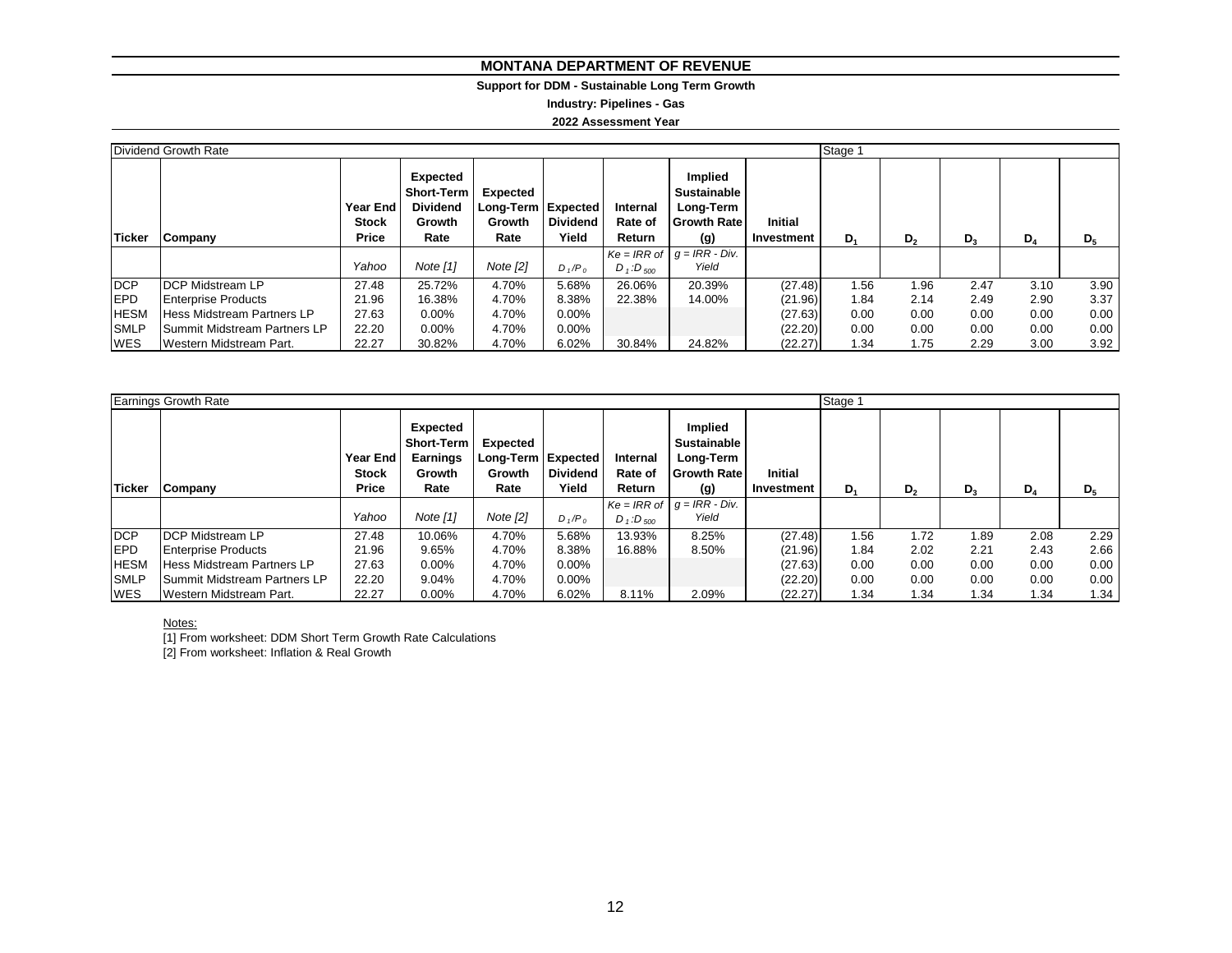#### **MONTANA DEPARTMENT OF REVENUE MONTANA DEPARTMENT OF REVENUE**

#### **Support for DDM - Sustainable Long Term Growth Support for DDM - Sustainable Long Term Growth**

**Industry: Pipelines - Gas Industry: Pipelines - Gas**

#### **2022 Assessment Year 2022 Assessment Year**

| Dividend Stage 2 |         |                |             |                |          |          |          |          |          |          |          |          |          |          |          | Stage 3  |          |                    |
|------------------|---------|----------------|-------------|----------------|----------|----------|----------|----------|----------|----------|----------|----------|----------|----------|----------|----------|----------|--------------------|
| <b>Ticker</b>    | $D_{6}$ | D <sub>7</sub> | $D_{\rm R}$ | D <sub>9</sub> | $D_{10}$ | $D_{11}$ | $D_{12}$ | $D_{13}$ | $D_{14}$ | $D_{15}$ | $D_{16}$ | $D_{17}$ | $D_{18}$ | $D_{19}$ | $D_{20}$ | $D_{21}$ | $D_{22}$ | $D_{500}$          |
|                  |         |                |             |                |          |          |          |          |          |          |          |          |          |          |          |          |          |                    |
| <b>DCP</b>       | 4.85    | 6.02           | 7.49        | 9.31           | 11.57    | 14.39    | 17.89    | 22.24    | 27.65    | 34.37    | 42.73    | 53.13    | 66.05    | 82.11    | 102.08   | 106.88   | 111.90   | 383, 124, 195, 509 |
| <b>EPD</b>       | 3.90    | 4.51           | 5.21        | 6.03           | 6.97     | 8.05     | 9.31     | 10.76    | 12.44    | 14.38    | 16.62    | 19.21    | 22.21    | 25.67    | 29.68    | 31.07    | 32.53    | 111,390,989,436    |
| <b>HESM</b>      | 0.00    | 0.00           | 0.00        | 0.00           | 0.00     | 0.00     | 0.00     | 0.00     | 0.00     | 0.00     | 0.00     | 0.00     | 0.00     | 0.00     | 0.00     | 0.00     | 0.00     |                    |
| <b>SMLP</b>      | 0.00    | 0.00           | 0.00        | 0.00           | 0.00     | 0.00     | 0.00     | 0.00     | 0.00     | 0.00     | 0.00     | 0.00     | 0.00     | 0.00     | 0.00     | 0.00     | 0.00     |                    |
| <b>WES</b>       | 5.07    | 6.54           | 8.44        | 10.89          | 14.06    | 18.15    | 23.43    | 30.24    | 39.04    | 50.39    | 65.04    | 83.95    | 108.36   | 139.87   | 180.54   | 189.03   | 197.91   | 677,624,966,364    |

| Earnings Stage 2 |       |                |       |       |          |          |          |          |          |          |          |          |          |          |          | Stage 3  |          |                |
|------------------|-------|----------------|-------|-------|----------|----------|----------|----------|----------|----------|----------|----------|----------|----------|----------|----------|----------|----------------|
| <b>Ticker</b>    | $D_6$ | D <sub>7</sub> | $D_8$ | $D_9$ | $D_{10}$ | $D_{11}$ | $D_{12}$ | $D_{13}$ | $D_{14}$ | $D_{15}$ | $D_{16}$ | $D_{17}$ | $D_{18}$ | $D_{19}$ | $D_{20}$ | $D_{21}$ | $D_{22}$ | $D_{500}$      |
| <b>DCP</b>       | 2.51  | 2.76           | 3.02  | 3.32  | 3.64     | 3.99     | 4.38     | 4.80     | 5.27     | 5.78     | 6.34     | 6.96     | 7.63     | 8.37     | 9.19     | 9.62     | 10.07    | 34,483,364,879 |
| <b>IEPD</b>      | 2.91  | 3.18           | 3.47  | 3.80  | 4.15     | 4.54     | 4.96     | 5.42     | 5.93     | 6.48     | 7.08     | 7.74     | 8.47     | 9.25     | 10.12    | 10.59    | 11.09    | 37,970,792,371 |
| <b>HESM</b>      | 0.00  | 0.00           | 0.00  | 0.00  | 0.00     | 0.00     | 0.00     | 0.00     | 0.00     | 0.00     | 0.00     | 0.00     | 0.00     | 0.00     | 0.00     | 0.00     | 0.00     | $\mathbf{0}$   |
| <b>SMLP</b>      | 0.00  | 0.00           | 0.00  | 0.00  | 0.00     | 0.00     | 0.00     | 0.00     | 0.00     | 0.00     | 0.00     | 0.00     | 0.00     | 0.00     | 0.00     | 0.00     | 0.00     | 0              |
| <b>WES</b>       | 1.34  | 1.35           | 1.35  | 1.36  | 1.36     | 1.37     | 1.37     | 1.37     | 1.38     | 1.38     | 1.39     | 1.39     | 1.40     | 1.40     | 1.40     | 1.47     | 1.54     | 5,270,986,853  |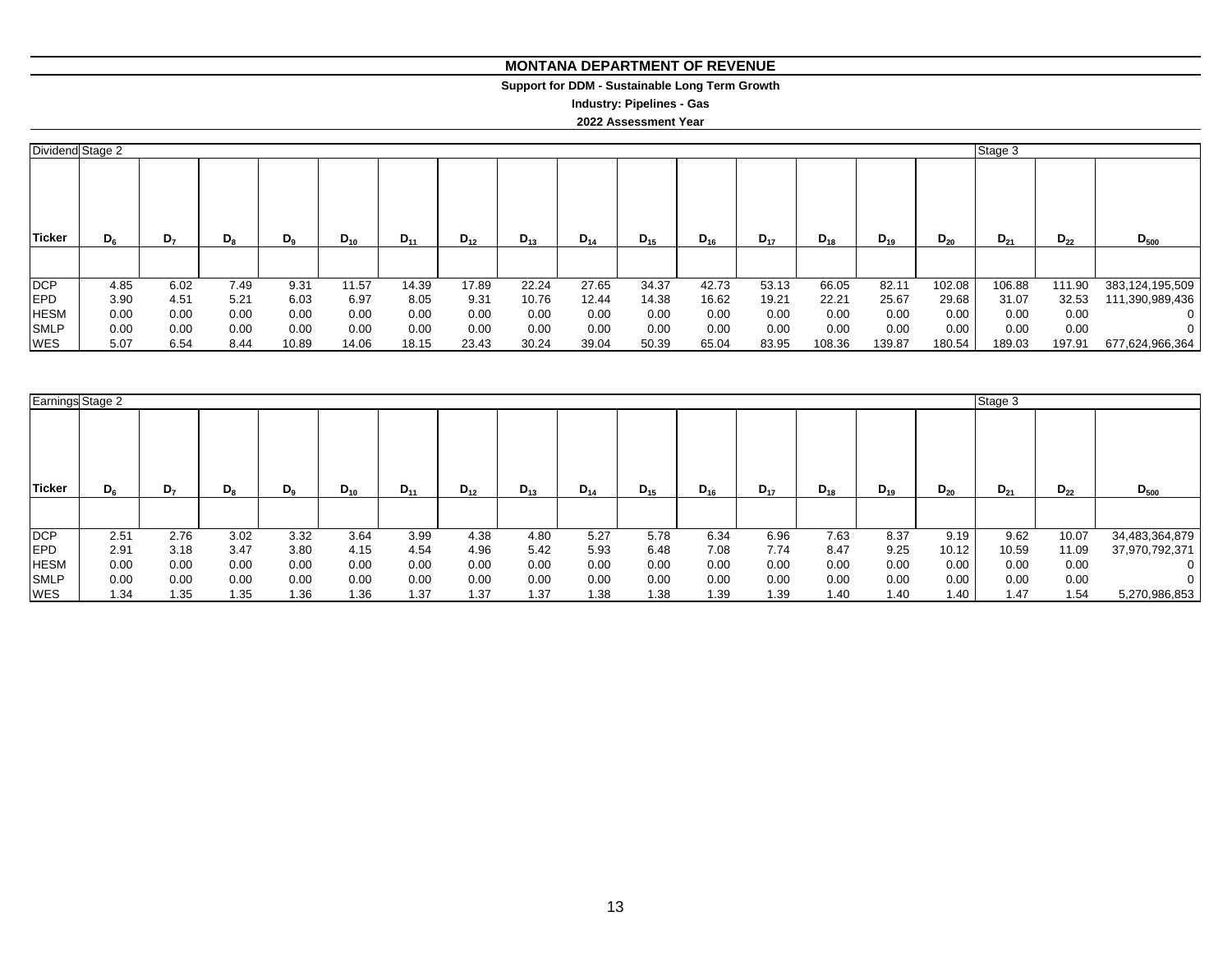# **Support for Yield Capitalization Rate - Debt Rating Industry: Pipelines - Gas 2022 Assessment Year**

| A                    | в                            | С               | D                | Е          | F               |
|----------------------|------------------------------|-----------------|------------------|------------|-----------------|
|                      |                              |                 |                  | Moody's    |                 |
|                      |                              | <b>Industry</b> | <b>Financial</b> | Long Term  | <b>Yield to</b> |
| <b>Ticker</b>        | Company                      | Group           | <b>Strength</b>  | Rating     | <b>Maturity</b> |
|                      |                              | Value Line      | Value Line       | Moodys.com |                 |
|                      |                              |                 |                  |            |                 |
| <b>DCP</b>           | DCP Midstream LP             | <b>PIPEMLP</b>  | $B+$             | Ba1        | 5.31%           |
| <b>EPD</b>           | <b>Enterprise Products</b>   | <b>PIPEMLP</b>  | <b>B</b> ++      | Baa2       | 3.37%           |
| <b>HESM</b>          | Hess Midstream Partners LP   | <b>PIPEMLP</b>  | B+               | Ba2        | 5.31%           |
| <b>SMLP</b>          | Summit Midstream Partners LP | <b>PIPEMLP</b>  | С                | B3         | 7.81%           |
| <b>WES</b>           | Western Midstream Part.      | <b>PIPEMLP</b>  | В                | Ba2        | 5.31%           |
| <b>All Companies</b> |                              |                 |                  |            |                 |
| Average              |                              |                 |                  |            | 5.42%           |
| <b>Median</b>        |                              |                 |                  |            | 5.31%           |
|                      | <b>Trimmed Average</b>       |                 |                  |            | 5.31%           |
| High                 |                              |                 |                  |            | 7.81%           |
| Low                  |                              |                 |                  |            | 3.37%           |
| <b>Selected</b>      |                              |                 |                  |            | 5.42%           |

*\*Highlited ratings are estimated based on financial strength and historical interest coverage ratios*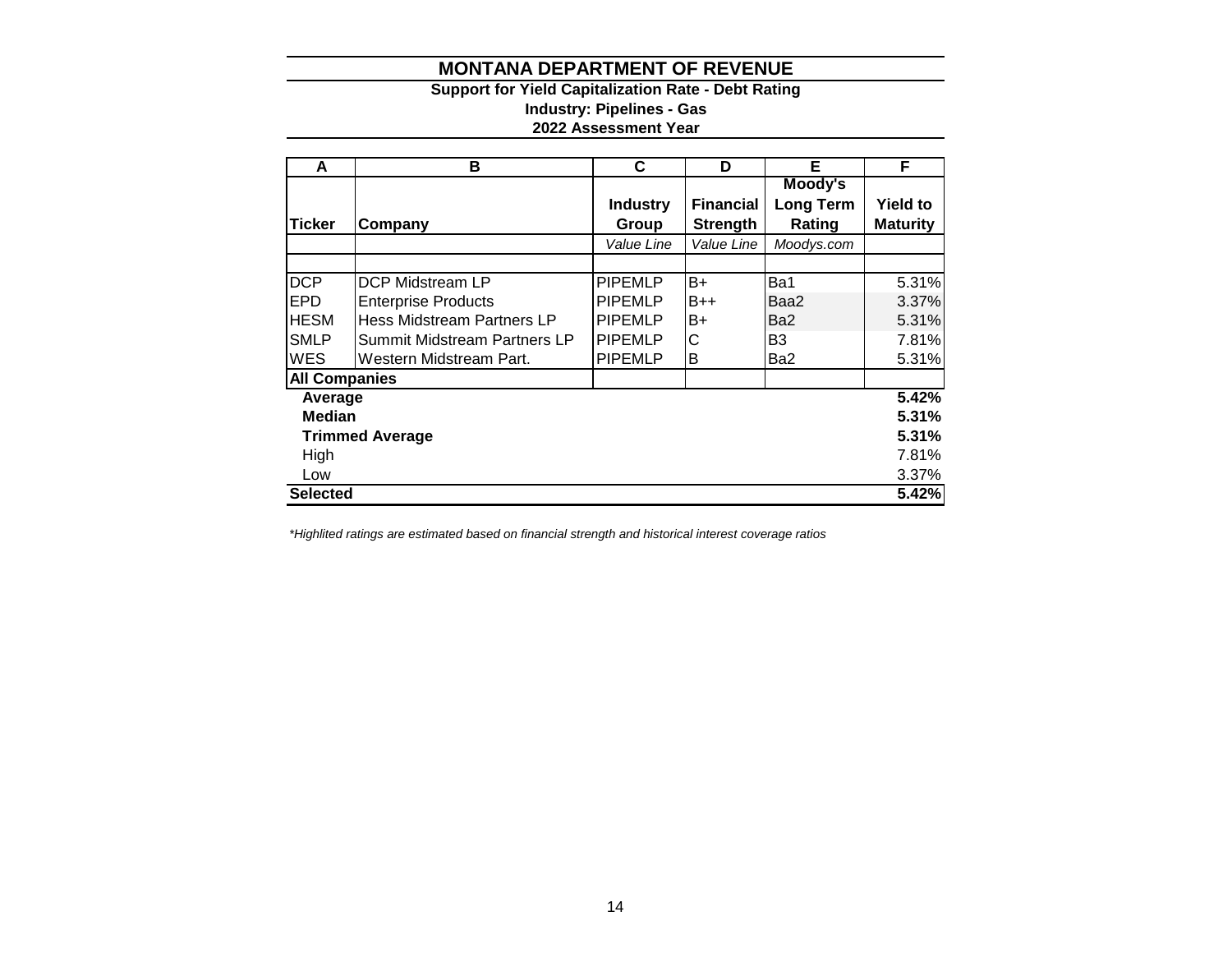**Support for Direct Capitalization - Equity Capitalization Rates**

**2022 Assessment Year Industry: Pipelines - Gas**

| A           | в                            | C                       | D                  | Е             |                  | G                        | H.                          |        |                               | ĸ                                                        |                                               |                              | N                                  | O                    |                     | Q                    | R           |
|-------------|------------------------------|-------------------------|--------------------|---------------|------------------|--------------------------|-----------------------------|--------|-------------------------------|----------------------------------------------------------|-----------------------------------------------|------------------------------|------------------------------------|----------------------|---------------------|----------------------|-------------|
|             |                              | End of                  |                    |               |                  |                          |                             |        |                               |                                                          |                                               |                              | Ke<br><b>Estimate - Estimate -</b> | Ke.                  |                     |                      |             |
|             |                              | Year                    |                    |               |                  |                          | Ke                          | Ke     |                               |                                                          |                                               |                              | Cash                               | Cash                 |                     |                      |             |
|             |                              | Closing<br><b>Stock</b> | <b>VL Historic</b> | <b>VL Est</b> |                  | VL Historic   VL Est P/E | <b>Estimate</b><br>Earnings |        | <b>Estimate - VL Historic</b> | VL Est<br>Earnings   Cash Flow   Cash Flow   VL Historic |                                               | <b>VL Est</b><br><b>P/CF</b> | Flow<br>(Hist.                     | <b>Flow</b><br>(Est. | <b>Market Value</b> | <b>Book</b><br>Value |             |
| Ticker      | Company                      | Price                   | <b>EPS</b>         | <b>EPS</b>    | <b>P/E Ratio</b> | Ratio                    | (Hist. P/E)                 |        |                               |                                                          | (Est. P/E) Per Share   Per Share   P/CF Ratio | Ratio                        | $P$ / $CF$ )                       | P(CF)                | of Equity           | of Equity            | <b>MTBR</b> |
|             |                              | Yahoo                   | Value Line         | Value Line    | C/D              | C/E                      | 1/F                         | 1/G    |                               | Value Line   Value Line                                  | C/J                                           | C/K                          | 1/L                                | 1/M                  | Price x Shrs        | Value Line           | P/Q         |
| <b>DCP</b>  | <b>IDCP Midstream LP</b>     | 27.48                   | 1.59               | 2.85          | 17.28            | 9.64                     | 5.79%                       | 10.37% | 3.35                          | 3.65                                                     | 8.20                                          | 7.53                         | 12.19%                             | 13.28%               | 5,726               | 5,834                | 0.98        |
| <b>EPD</b>  | <b>Enterprise Products</b>   | 21.96                   | 2.10               | 2.20          | 10.46            | 9.98                     | 9.56%                       | 10.02% | 3.09                          | 3.10                                                     | 7.11                                          | 7.08                         | 14.07%                             | 14.12%               | 47,793              | 24,353               | 1.96        |
| <b>HESM</b> | Hess Midstream Partners LP   | 27.63                   | 1.76               | 0.00          | 15.70            |                          | 6.37%                       |        | 10.03                         | 0.00                                                     | 2.75                                          |                              | 36.30%                             |                      | 930                 | 125                  | 7.44        |
| <b>SMLP</b> | Summit Midstream Partners LP | 22.20                   | (6.38)             | 0.00          |                  |                          |                             |        | (10.86)                       | 0.00                                                     | (2.04)                                        |                              |                                    |                      | 159                 | 1,013                | 0.16        |
| <b>WES</b>  | Western Midstream Part.      | 22.27                   | 2.18               | 2.70          | 10.22            | 8.25                     | 9.79%                       | 12.12% | 3.99                          | 3.80                                                     | 5.58                                          | 5.86                         | 17.92%                             | 17.06%               | 8,975               | 2,761                | 3.25        |
| Average     |                              |                         |                    |               | 13.41            | 9.29                     | 7.88%                       | 10.84% |                               |                                                          | 4.32                                          | 6.82                         | 20.12%                             | 14.82%               |                     |                      | 2.76        |
| Median      |                              |                         |                    |               | 13.08            | 9.64                     | 7.97%                       | 10.37% |                               |                                                          | 5.58                                          | 7.08                         | 15.99%                             | 14.12%               |                     |                      | 1.96        |
|             | <b>Trimmed Average</b>       |                         |                    |               | 13.08            | 9.64                     | 7.97%                       | 10.37% |                               |                                                          | 5.15                                          | 7.08                         | 15.99%                             | 14.12%               |                     |                      | 2.06        |
| High        |                              |                         |                    |               | 17.28            | 9.98                     | 9.79%                       | 12.12% |                               |                                                          | 8.20                                          | 7.53                         | 36.30%                             | 17.06%               |                     |                      | 7.44        |
| Low         |                              |                         |                    |               | 10.22            | 8.25                     | 5.79%                       | 10.02% |                               |                                                          | (2.04)                                        | 5.86                         | 12.19%                             | 13.28%               |                     |                      | 0.16        |
| Selected    |                              |                         |                    |               |                  |                          |                             | 9.65%  |                               |                                                          |                                               |                              | 15.10%                             |                      |                     |                      | 0.75        |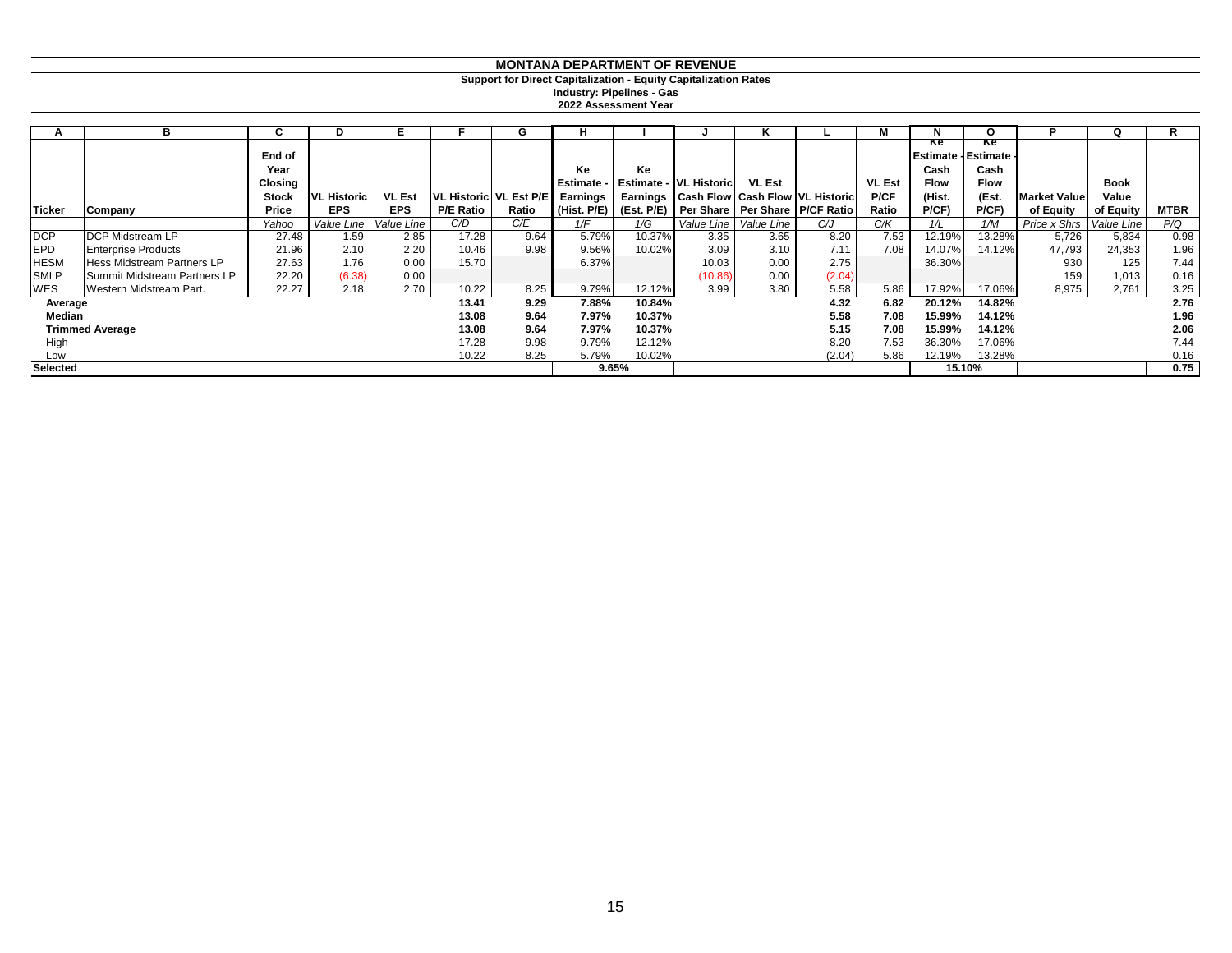# **Support of Stock Price - From YAHOO Finance**

**Industry: Pipelines - Gas**

**2022 Assessment Year**

|               |                                   |        | <b>End of Period Closing Stock Price</b> |       |       |       |       |       |       |       |       |       |       |  |  |  |
|---------------|-----------------------------------|--------|------------------------------------------|-------|-------|-------|-------|-------|-------|-------|-------|-------|-------|--|--|--|
|               |                                   | د      |                                          |       |       |       |       |       | 10    |       | 12    | 13    | 14    |  |  |  |
| A             |                                   | ~<br>u | D                                        | Е     |       | G     | н     |       |       | n     |       | м     | N     |  |  |  |
|               |                                   |        |                                          |       |       |       |       |       |       |       |       |       |       |  |  |  |
| <b>Ticker</b> | <b>ICompany</b>                   | Jan.   | Feb.                                     | Mar.  | Apr.  | Mav.  | Jun.  | Jul.  | Aug.  | Sep.  | Oct.  | Nov.  | Dec.  |  |  |  |
| <b>DCP</b>    | <b>IDCP Midstream LP</b>          | 20.00  | 21.86                                    | 21.66 | 22.50 | 25.17 | 30.69 | 27.30 | 26.06 | 28.23 | 31.10 | 26.33 | 27.48 |  |  |  |
| <b>IEPD</b>   | <b>Enterprise Products</b>        | 20.23  | 21.32                                    | 22.02 | 23.01 | 23.61 | 24.13 | 22.57 | 22.26 | 21.64 | 22.68 | 21.39 | 21.96 |  |  |  |
| <b>HESM</b>   | <b>Hess Midstream Partners LP</b> | 20.87  | 20.97                                    | 22.42 | 22.33 | 25.47 | 25.25 | 25.88 | 25.74 | 28.21 | 25.17 | 24.76 | 27.63 |  |  |  |
| <b>SMLP</b>   | Summit Midstream Partners LP      | 15.55  | 20.37                                    | 23.57 | 23.61 | 25.24 | 30.38 | 37.31 | 33.83 | 35.55 | 31.39 | 29.88 | 22.20 |  |  |  |
| <b>WES</b>    | Western Midstream Part.           | 14.73  | 16.63                                    | 18.59 | 19.64 | 19.98 | 21.42 | 19.99 | 19.74 | 20.96 | 21.25 | 19.23 | 22.27 |  |  |  |

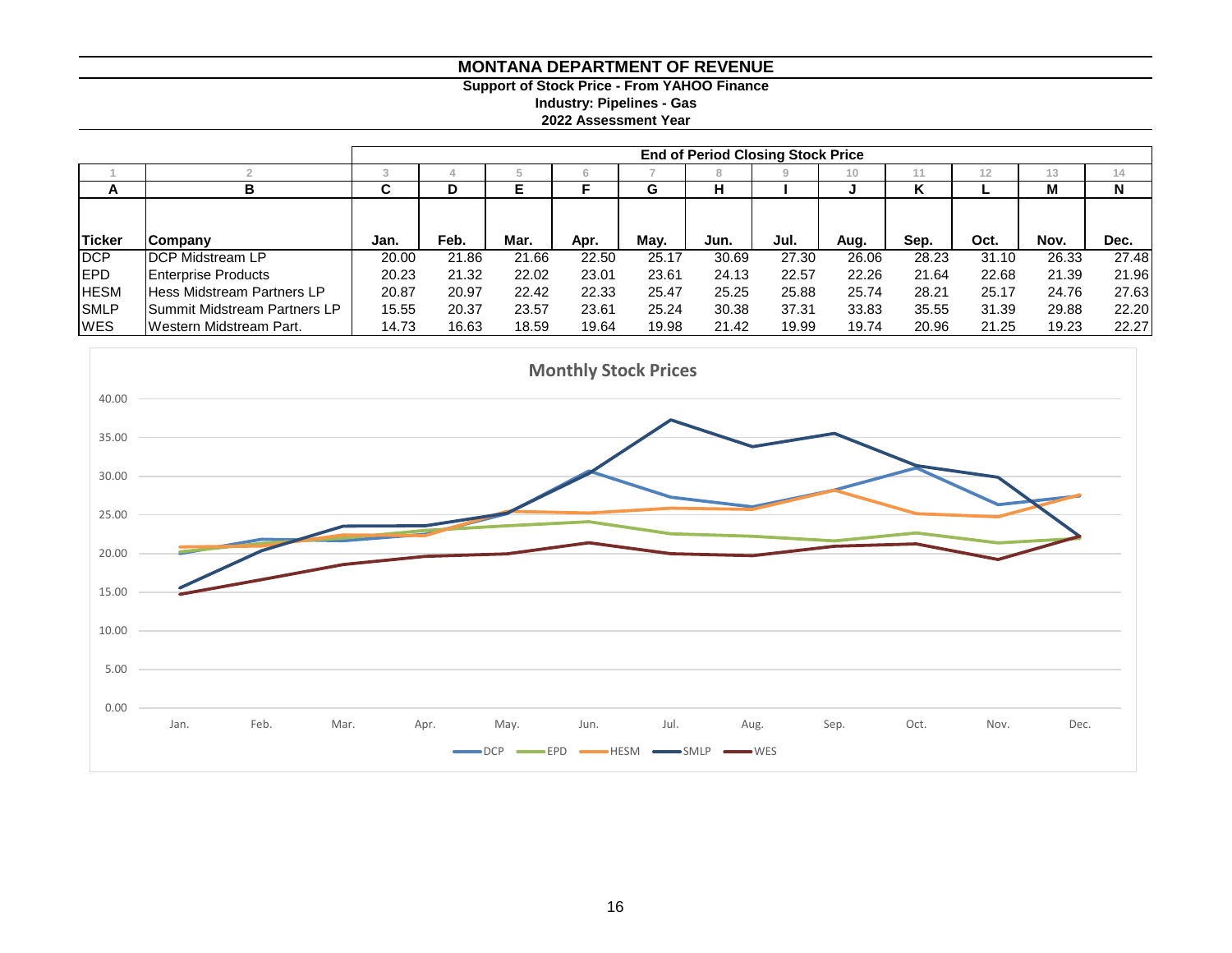# **Support for Direct Capitalization - Debt Capitalization Rate**

**Industry: Pipelines - Gas**

**2022 Assessment Year**

# *(\$ in Millions)*

| A                    | В                                 |                     | D                    | Е                    | F                   | G                   | н                 |                      |             |
|----------------------|-----------------------------------|---------------------|----------------------|----------------------|---------------------|---------------------|-------------------|----------------------|-------------|
|                      |                                   | <b>Current Year</b> | <b>Previous Year</b> | <b>Previous Year</b> | <b>Current Year</b> | <b>Current Year</b> | Average           | <b>Current Yield</b> | <b>MTBR</b> |
| <b>Ticker</b>        | <b>Company</b>                    | Interest Exp.       | <b>MV LT Debt</b>    | <b>BV LT Debt</b>    | <b>MV LT Debt</b>   | <b>BV LT Debt</b>   | <b>MV LT Debt</b> |                      |             |
|                      | Source                            | 10-K                | 10-K                 | 10-K                 | 10-K                | 10-K                | $(D+F)/2$         | (C/H)                | (F/G)       |
| <b>DCP</b>           | <b>IDCP Midstream LP</b>          | 299                 | 5,927                | 5,624                | 6,095               | 5,433               | 6,011             | 4.97%                | 1.12        |
| <b>IEPD</b>          | <b>Enterprise Products</b>        | 1,283               | 35,000               | 29,900               | 33,480              | 29,580              | 34,240            | 3.75%                | 1.13        |
| <b>HESM</b>          | <b>Hess Midstream Partners LP</b> | 105                 | 1,991                | 1,910                | 2,649               | 2,564               | 2,320             | 4.54%                | 1.03        |
| <b>SMLP</b>          | Summit Midstream Partners LP      | 66                  | 1,238                | 1,347                | 1,349               | 1,355               | 1,293             | 5.12%                | 1.00        |
| <b>WES</b>           | Western Midstream Part.           | 377                 | 8,290                | 7,855                | 7,794               | 6,907               | 8,042             | 4.68%                | 1.13        |
| <b>All Companies</b> |                                   | 2,130               |                      |                      | 51,366              | 45,838              | 51,906            | 4.10%                | 1.12        |
| Average              |                                   |                     |                      |                      |                     |                     |                   | 4.61%                | 1.08        |
| <b>Median</b>        |                                   |                     |                      |                      |                     |                     |                   | 4.68%                | 1.12        |
|                      | <b>Trimmed Average</b>            |                     |                      |                      |                     |                     |                   | 4.73%                | 1.09        |
| High                 |                                   |                     |                      |                      |                     |                     |                   | 5.12%                | 1.13        |
| Low                  |                                   |                     |                      |                      |                     |                     |                   | 3.75%                | 1.00        |
| <b>Selected</b>      |                                   |                     |                      |                      |                     |                     |                   | 4.70%                | 1.09        |